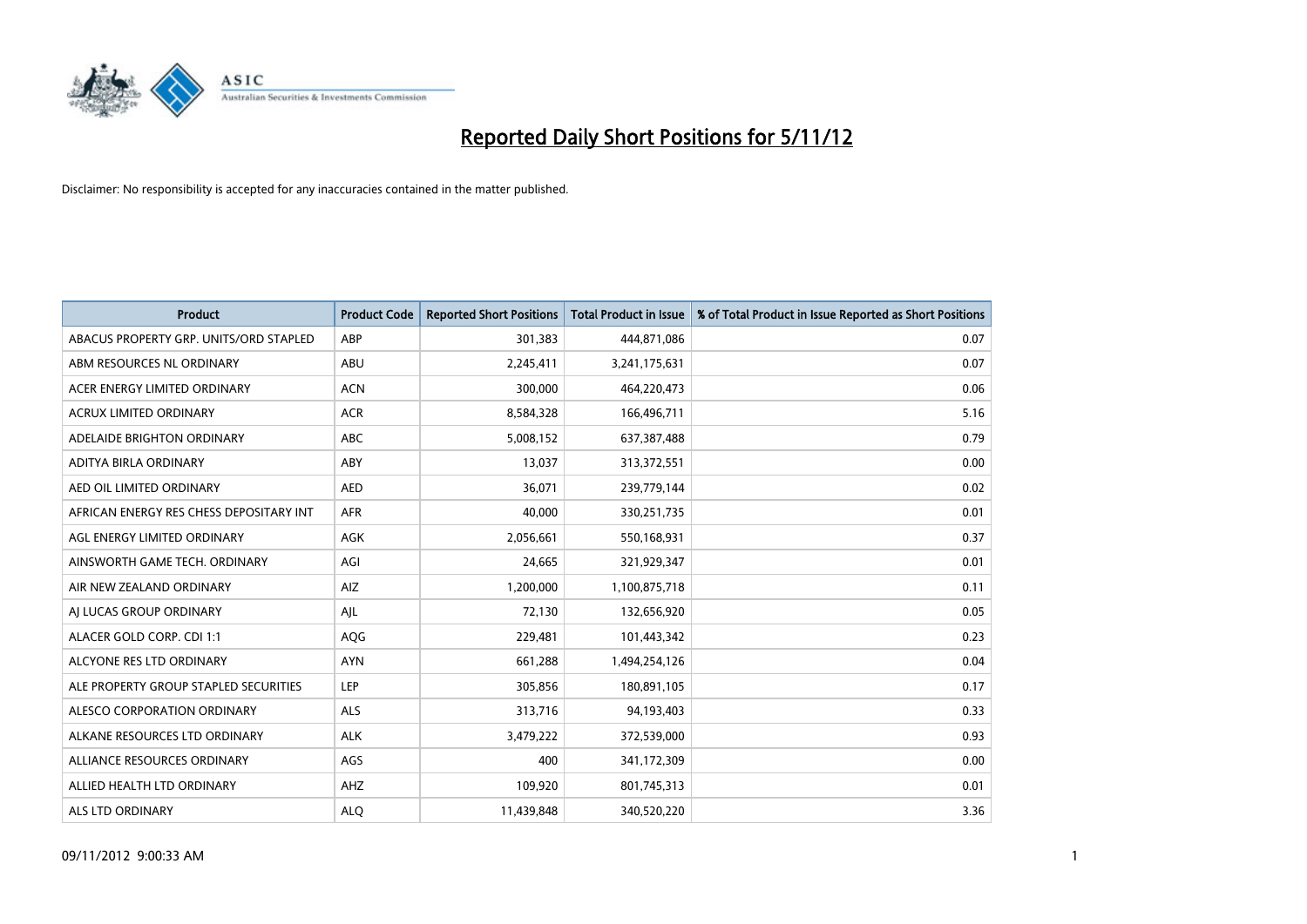

| <b>Product</b>                          | <b>Product Code</b> | <b>Reported Short Positions</b> | <b>Total Product in Issue</b> | % of Total Product in Issue Reported as Short Positions |
|-----------------------------------------|---------------------|---------------------------------|-------------------------------|---------------------------------------------------------|
| ALUMINA LIMITED ORDINARY                | <b>AWC</b>          | 207,479,317                     | 2,440,196,187                 | 8.50                                                    |
| AMCOM TELECOMM. ORDINARY                | <b>AMM</b>          | 239,885                         | 244,541,792                   | 0.10                                                    |
| AMCOR LIMITED ORDINARY                  | AMC                 | 3,118,615                       | 1,206,684,923                 | 0.26                                                    |
| AMP LIMITED ORDINARY                    | AMP                 | 8,553,651                       | 2,930,423,546                 | 0.29                                                    |
| AMPELLA MINING ORDINARY                 | <b>AMX</b>          | 5,398,255                       | 247,500,493                   | 2.18                                                    |
| ANGLOGOLD ASHANTI CDI 5:1               | AGG                 | 500                             | 89,207,765                    | 0.00                                                    |
| ANSELL LIMITED ORDINARY                 | <b>ANN</b>          | 4,690,464                       | 130,768,652                   | 3.59                                                    |
| ANTARES ENERGY LTD ORDINARY             | <b>AZZ</b>          | 571,136                         | 257,000,000                   | 0.22                                                    |
| ANZ BANKING GRP LTD ORDINARY            | ANZ                 | 8,332,712                       | 2,717,478,378                 | 0.31                                                    |
| APA GROUP STAPLED SECURITIES            | <b>APA</b>          | 12,207,702                      | 791,164,642                   | 1.54                                                    |
| APN NEWS & MEDIA ORDINARY               | <b>APN</b>          | 12,365,556                      | 661,526,586                   | 1.87                                                    |
| AQUARIUS PLATINUM. ORDINARY             | <b>AQP</b>          | 12,418,978                      | 486,851,336                   | 2.55                                                    |
| AQUILA RESOURCES ORDINARY               | <b>AQA</b>          | 8,184,588                       | 411,804,442                   | 1.99                                                    |
| ARAFURA RESOURCE LTD ORDINARY           | ARU                 | 4,297,918                       | 396,004,144                   | 1.09                                                    |
| ARB CORPORATION ORDINARY                | ARP                 | 44,576                          | 72,481,302                    | 0.06                                                    |
| ARDENT LEISURE GROUP STAPLED SECURITIES | AAD                 | 102,824                         | 397,774,513                   | 0.03                                                    |
| ARGO INVESTMENTS ORDINARY               | ARG                 | 163                             | 628,781,353                   | 0.00                                                    |
| ARISTOCRAT LEISURE ORDINARY             | <b>ALL</b>          | 20,114,544                      | 551,418,047                   | 3.65                                                    |
| <b>ARRIUM LTD ORDINARY</b>              | ARI                 | 8,550,371                       | 1,351,527,328                 | 0.63                                                    |
| ASCIANO LIMITED ORDINARY                | <b>AIO</b>          | 4,500,496                       | 975,385,664                   | 0.46                                                    |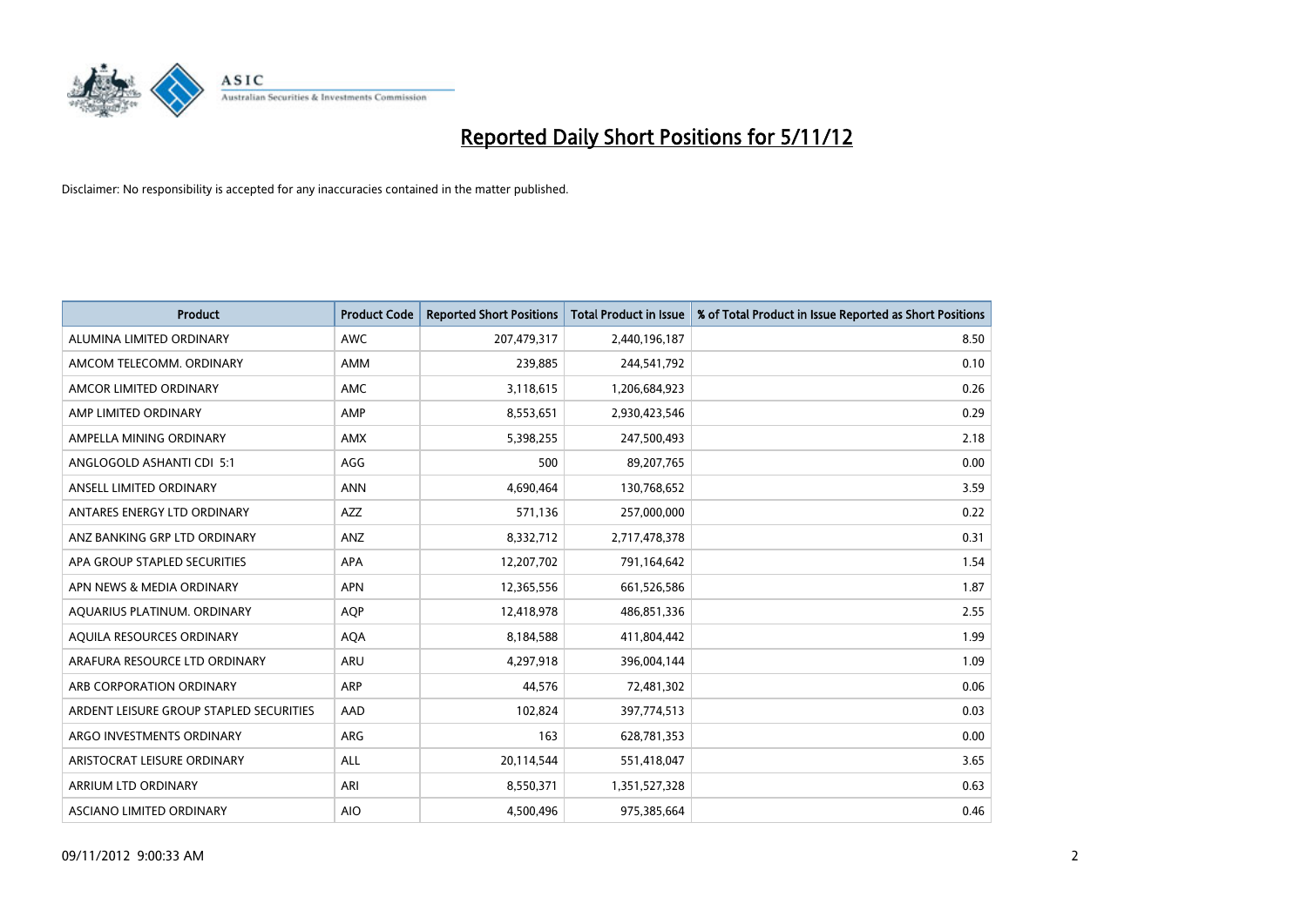

| <b>Product</b>                              | <b>Product Code</b> | <b>Reported Short Positions</b> | <b>Total Product in Issue</b> | % of Total Product in Issue Reported as Short Positions |
|---------------------------------------------|---------------------|---------------------------------|-------------------------------|---------------------------------------------------------|
| ASG GROUP LIMITED ORDINARY                  | <b>ASZ</b>          | 1,555,336                       | 182,756,104                   | 0.85                                                    |
| ASPEN GROUP ORD/UNITS STAPLED               | <b>APZ</b>          | 338,890                         | 1,197,188,521                 | 0.03                                                    |
| ASPIRE MINING LTD ORDINARY                  | <b>AKM</b>          | 269,265                         | 620,594,556                   | 0.04                                                    |
| ASTRO JAP PROP GROUP STAPLED SECURITIES     | AJA                 | 2,554                           | 58,445,002                    | 0.00                                                    |
| <b>ASX LIMITED ORDINARY</b>                 | ASX                 | 3,444,146                       | 175,136,729                   | 1.97                                                    |
| ATLAS IRON LIMITED ORDINARY                 | <b>AGO</b>          | 13,127,036                      | 904,805,993                   | 1.45                                                    |
| AURORA OIL & GAS ORDINARY                   | <b>AUT</b>          | 5,113,824                       | 447,885,778                   | 1.14                                                    |
| AUSDRILL LIMITED ORDINARY                   | <b>ASL</b>          | 4,727,814                       | 309,218,627                   | 1.53                                                    |
| AUSENCO LIMITED ORDINARY                    | AAX                 | 851,148                         | 123,872,665                   | 0.69                                                    |
| <b>AUSTAL LIMITED ORDINARY</b>              | ASB                 | 161,608                         | 190,674,573                   | 0.08                                                    |
| AUSTIN ENGINEERING ORDINARY                 | ANG                 | 370,608                         | 72,314,403                    | 0.51                                                    |
| <b>AUSTRALAND PROPERTY STAPLED SECURITY</b> | <b>ALZ</b>          | 429,963                         | 576,846,597                   | 0.07                                                    |
| AUSTRALIAN AGRICULT. ORDINARY               | AAC                 | 670,077                         | 312,905,085                   | 0.21                                                    |
| AUSTRALIAN FOUNDAT, ORDINARY                | AFI                 | 408                             | 1,034,118,904                 | 0.00                                                    |
| AUSTRALIAN INFRASTR, UNITS/ORDINARY         | <b>AIX</b>          | 2,716,647                       | 620,733,944                   | 0.44                                                    |
| AUSTRALIAN PHARM. ORDINARY                  | API                 | 214,038                         | 488,115,883                   | 0.04                                                    |
| AVIENNINGS LIMITED ORDINARY                 | AVI                 | 175,000                         | 274,588,694                   | 0.06                                                    |
| AWE LIMITED ORDINARY                        | <b>AWE</b>          | 2,948,801                       | 521,871,941                   | 0.57                                                    |
| AZIMUTH RES LTD ORDINARY                    | <b>AZH</b>          | 1,133,643                       | 419,864,886                   | 0.27                                                    |
| <b>BANDANNA ENERGY ORDINARY</b>             | <b>BND</b>          | 9,790,250                       | 528,481,199                   | 1.85                                                    |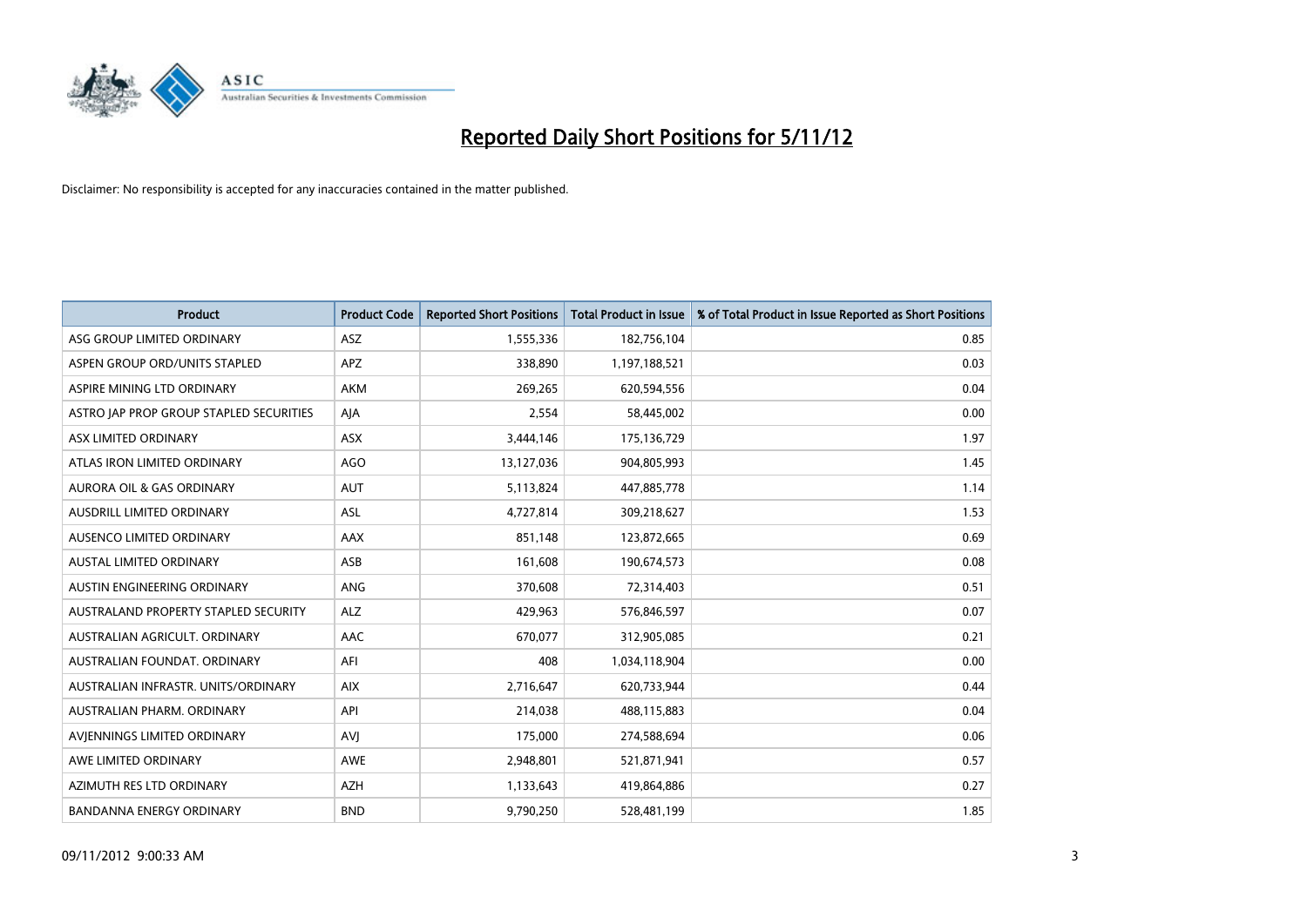

| <b>Product</b>                       | <b>Product Code</b> | <b>Reported Short Positions</b> | <b>Total Product in Issue</b> | % of Total Product in Issue Reported as Short Positions |
|--------------------------------------|---------------------|---------------------------------|-------------------------------|---------------------------------------------------------|
| BANK OF QUEENSLAND. ORDINARY         | <b>BOQ</b>          | 9,316,680                       | 308,797,224                   | 3.02                                                    |
| <b>BASE RES LIMITED ORDINARY</b>     | <b>BSE</b>          | 463,152                         | 560,440,029                   | 0.08                                                    |
| <b>BATHURST RESOURCES ORDINARY</b>   | <b>BTU</b>          | 38,991,084                      | 697,247,997                   | 5.59                                                    |
| BC IRON LIMITED ORDINARY             | <b>BCI</b>          | 160,040                         | 103,861,000                   | 0.15                                                    |
| BEACH ENERGY LIMITED ORDINARY        | <b>BPT</b>          | 26,034,600                      | 1,263,677,572                 | 2.06                                                    |
| BEADELL RESOURCE LTD ORDINARY        | <b>BDR</b>          | 14,501,614                      | 740,204,752                   | 1.96                                                    |
| BENDIGO AND ADELAIDE ORDINARY        | <b>BEN</b>          | 9,795,239                       | 402,290,277                   | 2.43                                                    |
| BERKELEY RESOURCES ORDINARY          | <b>BKY</b>          | 179,585                         | 179,393,273                   | 0.10                                                    |
| <b>BHP BILLITON LIMITED ORDINARY</b> | <b>BHP</b>          | 8,937,344                       | 3,211,691,105                 | 0.28                                                    |
| <b>BILLABONG ORDINARY</b>            | <b>BBG</b>          | 7,510,869                       | 478,944,292                   | 1.57                                                    |
| <b>BIOTA HOLDINGS ORDINARY</b>       | <b>BTA</b>          | 4,902,912                       | 187,402,755                   | 2.62                                                    |
| <b>BLACKMORES LIMITED ORDINARY</b>   | <b>BKL</b>          | 325                             | 16,909,167                    | 0.00                                                    |
| <b>BLACKTHORN RESOURCES ORDINARY</b> | <b>BTR</b>          | 150,206                         | 164,285,950                   | 0.09                                                    |
| <b>BLUESCOPE STEEL LTD ORDINARY</b>  | <b>BSL</b>          | 13,266,606                      | 3,349,185,247                 | 0.40                                                    |
| <b>BOART LONGYEAR ORDINARY</b>       | <b>BLY</b>          | 4,621,761                       | 461, 163, 412                 | 1.00                                                    |
| BORAL LIMITED, ORDINARY              | <b>BLD</b>          | 51,359,560                      | 766,235,816                   | 6.70                                                    |
| <b>BRADKEN LIMITED ORDINARY</b>      | <b>BKN</b>          | 8,422,853                       | 169,240,662                   | 4.98                                                    |
| <b>BRAMBLES LIMITED ORDINARY</b>     | <b>BXB</b>          | 4,225,452                       | 1,555,255,034                 | 0.27                                                    |
| <b>BREVILLE GROUP LTD ORDINARY</b>   | <b>BRG</b>          | 778,161                         | 130,095,322                   | 0.60                                                    |
| <b>BRICKWORKS LIMITED ORDINARY</b>   | <b>BKW</b>          | 61,863                          | 147,818,132                   | 0.04                                                    |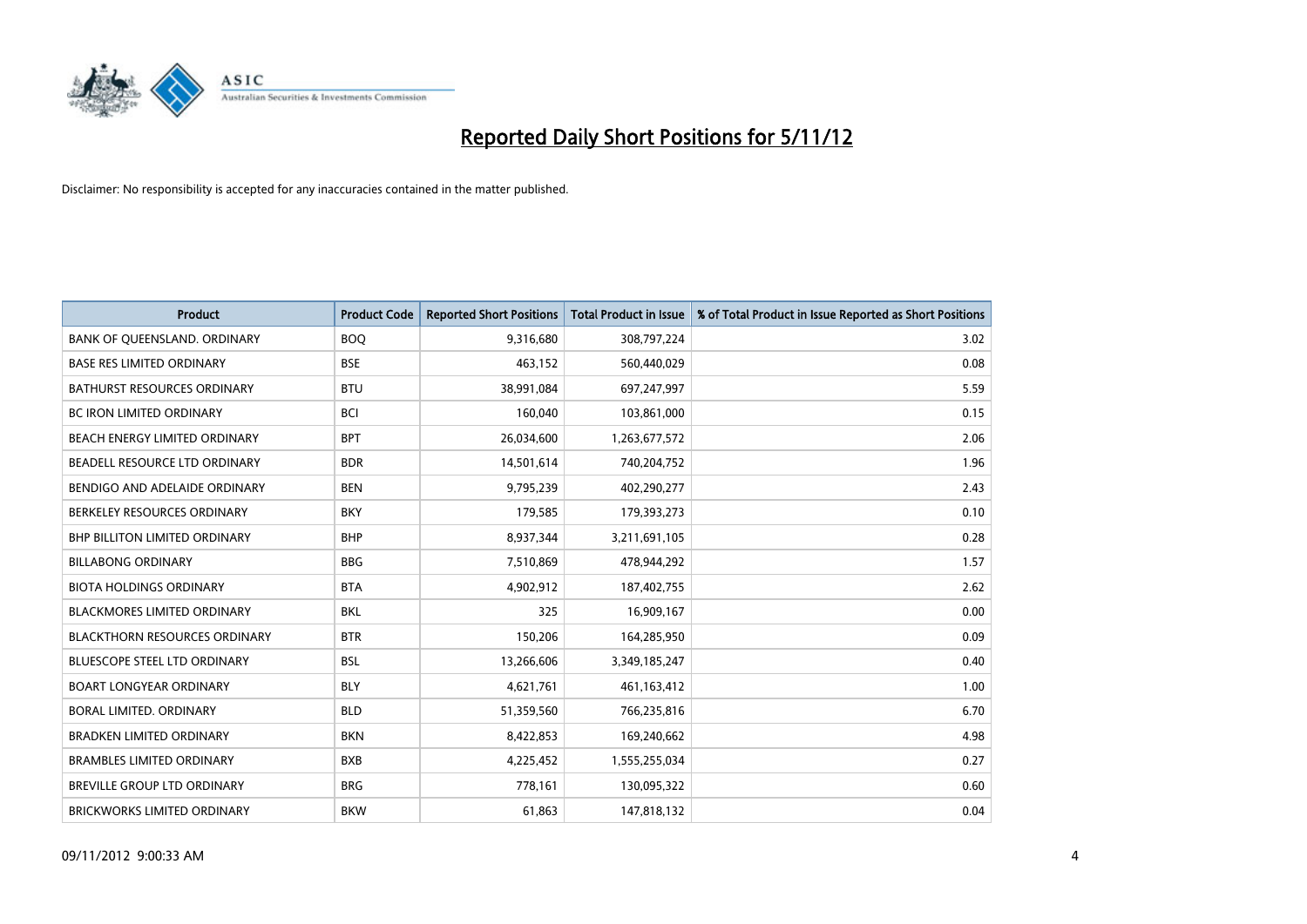

| <b>Product</b>                          | <b>Product Code</b> | <b>Reported Short Positions</b> | <b>Total Product in Issue</b> | % of Total Product in Issue Reported as Short Positions |
|-----------------------------------------|---------------------|---------------------------------|-------------------------------|---------------------------------------------------------|
| <b>BROCKMAN MINING LTD ORDINARY</b>     | <b>BCK</b>          | 91,872                          | 7,224,094,327                 | 0.00                                                    |
| BT INVESTMENT MNGMNT ORDINARY           | <b>BTT</b>          | 273,304                         | 267,906,977                   | 0.10                                                    |
| <b>BUCCANEER ENERGY LTD ORDINARY</b>    | <b>BCC</b>          | 1,500,000                       | 1,321,445,371                 | 0.11                                                    |
| <b>BURU ENERGY ORDINARY</b>             | <b>BRU</b>          | 9,731,353                       | 266,297,599                   | 3.65                                                    |
| <b>BWP TRUST ORDINARY UNITS</b>         | <b>BWP</b>          | 3,786,342                       | 533,645,790                   | 0.71                                                    |
| CABCHARGE AUSTRALIA ORDINARY            | CAB                 | 5,134,887                       | 120,430,683                   | 4.26                                                    |
| <b>CALIBRE GROUP LTD ORDINARY</b>       | <b>CGH</b>          | 270,299                         | 293,192,506                   | 0.09                                                    |
| CALTEX AUSTRALIA ORDINARY               | <b>CTX</b>          | 3,329,696                       | 270,000,000                   | 1.23                                                    |
| CAPE LAMBERT RES LTD ORDINARY           | <b>CFE</b>          | 654,627                         | 689,108,792                   | 0.09                                                    |
| CARABELLA RES LTD ORDINARY              | <b>CLR</b>          | 73,579                          | 133,642,797                   | 0.06                                                    |
| <b>CARBON ENERGY ORDINARY</b>           | <b>CNX</b>          | 48,071                          | 776,306,566                   | 0.01                                                    |
| <b>CARDNO LIMITED ORDINARY</b>          | <b>CDD</b>          | 5,281,565                       | 138,929,385                   | 3.80                                                    |
| CARNARVON PETROLEUM ORDINARY            | <b>CVN</b>          | 2,604,691                       | 797,569,646                   | 0.33                                                    |
| CARSALES.COM LTD ORDINARY               | <b>CRZ</b>          | 10,624,843                      | 235,162,628                   | 4.52                                                    |
| CEDAR WOODS PROP. ORDINARY              | <b>CWP</b>          | 3,354                           | 73,047,793                    | 0.00                                                    |
| CENTRAL PETROLEUM ORDINARY              | <b>CTP</b>          | 1,579,285                       | 1,385,977,265                 | 0.11                                                    |
| CENTRO RETAIL AUST ORD/UNIT STAPLED SEC | <b>CRF</b>          | 2,441,454                       | 1,427,391,696                 | 0.17                                                    |
| <b>CERAMIC FUEL CELLS ORDINARY</b>      | CFU                 | 275                             | 1,558,731,320                 | 0.00                                                    |
| CFS RETAIL TRUST GRP STAPLED SECURITIES | <b>CFX</b>          | 41,083,189                      | 2,828,495,659                 | 1.45                                                    |
| CHALLENGER DIV.PRO. STAPLED UNITS       | <b>CDI</b>          | 5,567                           | 214,101,013                   | 0.00                                                    |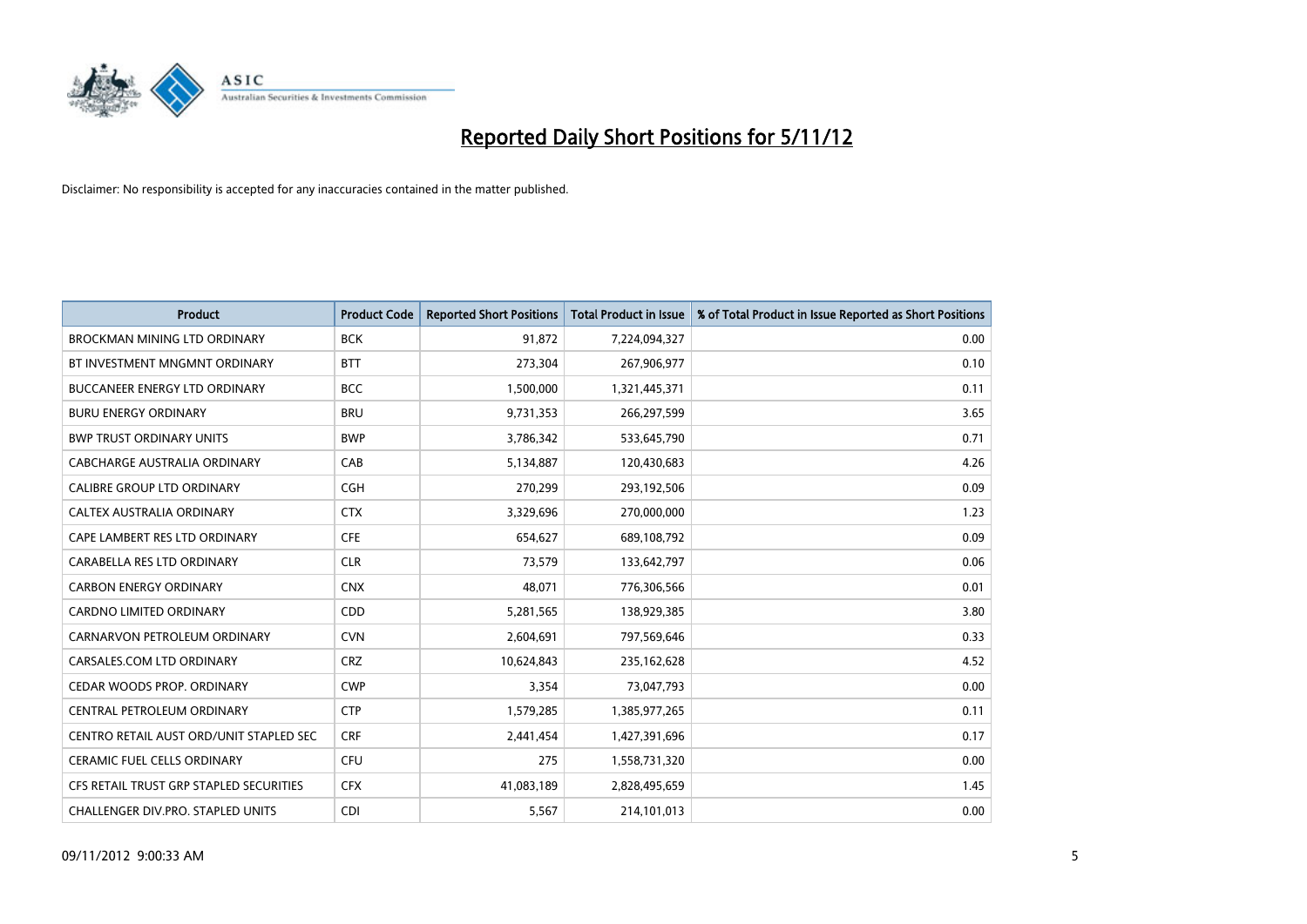

| <b>Product</b>                           | <b>Product Code</b> | <b>Reported Short Positions</b> | <b>Total Product in Issue</b> | % of Total Product in Issue Reported as Short Positions |
|------------------------------------------|---------------------|---------------------------------|-------------------------------|---------------------------------------------------------|
| <b>CHALLENGER INFRAST, STAPLED UNITS</b> | <b>CIF</b>          | 876,762                         | 316,223,785                   | 0.28                                                    |
| CHALLENGER LIMITED ORDINARY              | <b>CGF</b>          | 8,760,142                       | 544,652,710                   | 1.61                                                    |
| CHARTER HALL GROUP STAPLED US PROHIBIT.  | <b>CHC</b>          | 349,428                         | 298,684,347                   | 0.12                                                    |
| <b>CHARTER HALL RETAIL UNITS</b>         | <b>COR</b>          | 2,638,586                       | 328,614,171                   | 0.80                                                    |
| <b>CHORUS LIMITED ORDINARY</b>           | <b>CNU</b>          | 983,281                         | 385,082,123                   | 0.26                                                    |
| CITIGOLD CORP LTD ORDINARY               | <b>CTO</b>          | 1,363,288                       | 1,238,622,051                 | 0.11                                                    |
| <b>CLOUGH LIMITED ORDINARY</b>           | <b>CLO</b>          | 120,230                         | 773,989,006                   | 0.02                                                    |
| <b>CNPR GRP UNITS/ORD STAPLED</b>        | <b>CNP</b>          | 2,537                           | 972,414,514                   | 0.00                                                    |
| COAL OF AFRICA LTD ORDINARY              | <b>CZA</b>          | 90,137                          | 800,951,034                   | 0.01                                                    |
| <b>COALSPUR MINES LTD ORDINARY</b>       | <b>CPL</b>          | 13,986,309                      | 620,729,899                   | 2.25                                                    |
| COCA-COLA AMATIL ORDINARY                | <b>CCL</b>          | 3,752,781                       | 762,133,414                   | 0.49                                                    |
| <b>COCHLEAR LIMITED ORDINARY</b>         | <b>COH</b>          | 4,900,346                       | 56,993,307                    | 8.60                                                    |
| COCKATOO COAL ORDINARY                   | <b>COK</b>          | 14,272,626                      | 1,016,746,908                 | 1.40                                                    |
| <b>COLLINS FOODS LTD ORDINARY</b>        | <b>CKF</b>          | 23,670                          | 93,000,003                    | 0.03                                                    |
| COMMONWEALTH BANK, ORDINARY              | CBA                 | 16,360,271                      | 1,609,180,841                 | 1.02                                                    |
| COMMONWEALTH PROP ORDINARY UNITS         | <b>CPA</b>          | 17,891,748                      | 2,347,003,413                 | 0.76                                                    |
| <b>COMPASS RESOURCES ORDINARY</b>        | <b>CMR</b>          | 7,472                           | 1,403,744,100                 | 0.00                                                    |
| COMPUTERSHARE LTD ORDINARY               | <b>CPU</b>          | 10,612,026                      | 555,664,059                   | 1.91                                                    |
| CONSOLIDATED MEDIA, ORDINARY             | <b>CMI</b>          | 56,552                          | 561,834,996                   | 0.01                                                    |
| CONTINENTAL COAL LTD ORDINARY            | CCC                 | 983                             | 473,061,772                   | 0.00                                                    |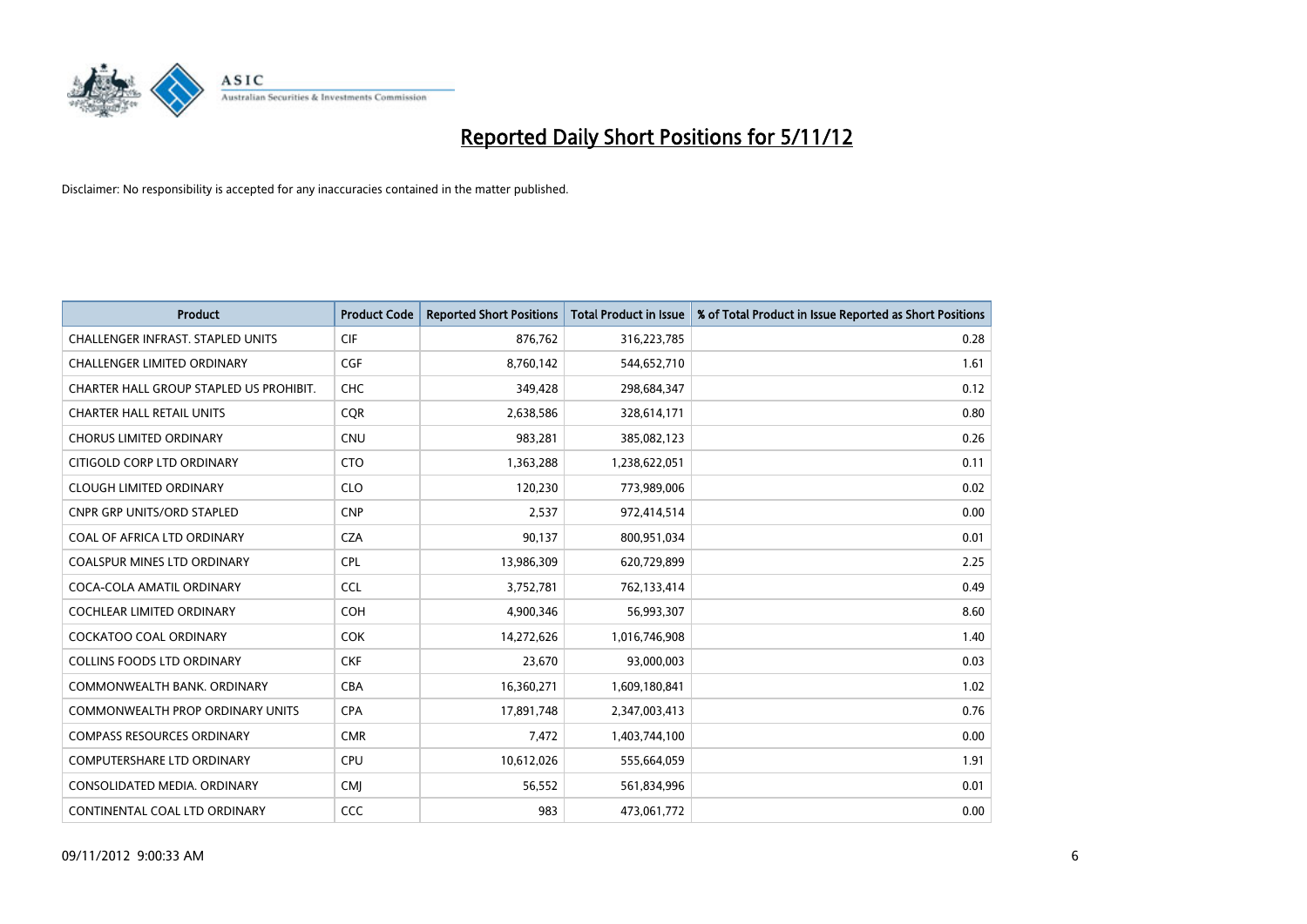

| <b>Product</b>                          | <b>Product Code</b> | <b>Reported Short Positions</b> | <b>Total Product in Issue</b> | % of Total Product in Issue Reported as Short Positions |
|-----------------------------------------|---------------------|---------------------------------|-------------------------------|---------------------------------------------------------|
| <b>COOPER ENERGY LTD ORDINARY</b>       | <b>COE</b>          | 259,459                         | 328,694,257                   | 0.08                                                    |
| <b>CORP TRAVEL LIMITED ORDINARY</b>     | <b>CTD</b>          | 134,863                         | 74,971,020                    | 0.18                                                    |
| <b>CREDIT CORP GROUP ORDINARY</b>       | <b>CCP</b>          | 52,569                          | 45,932,899                    | 0.11                                                    |
| <b>CROMWELL PROP STAPLED SECURITIES</b> | <b>CMW</b>          | 374,869                         | 1,222,114,479                 | 0.03                                                    |
| <b>CROWN LIMITED ORDINARY</b>           | <b>CWN</b>          | 6,724,653                       | 728,394,185                   | 0.92                                                    |
| <b>CSG LIMITED ORDINARY</b>             | CSV                 | 771,861                         | 282,567,499                   | 0.27                                                    |
| <b>CSL LIMITED ORDINARY</b>             | <b>CSL</b>          | 2,721,680                       | 502,281,464                   | 0.54                                                    |
| <b>CSR LIMITED ORDINARY</b>             | <b>CSR</b>          | 40,304,565                      | 506,000,315                   | 7.97                                                    |
| <b>CUDECO LIMITED ORDINARY</b>          | CDU                 | 3,969,665                       | 188,343,961                   | 2.11                                                    |
| DART ENERGY LTD ORDINARY                | <b>DTE</b>          | 16,449,888                      | 812,965,406                   | 2.02                                                    |
| DATA#3 LIMITED ORDINARY                 | <b>DTL</b>          | 1,996                           | 153,974,950                   | 0.00                                                    |
| DAVID JONES LIMITED ORDINARY            | <b>DJS</b>          | 50,426,164                      | 528,655,600                   | 9.54                                                    |
| <b>DECMIL GROUP LIMITED ORDINARY</b>    | <b>DCG</b>          | 394,869                         | 168,203,219                   | 0.23                                                    |
| DEEP YELLOW LIMITED ORDINARY            | <b>DYL</b>          | 2                               | 1,424,173,961                 | 0.00                                                    |
| DEVINE LIMITED ORDINARY                 | <b>DVN</b>          | 254,481                         | 158,730,556                   | 0.16                                                    |
| DEXUS PROPERTY GROUP STAPLED UNITS      | <b>DXS</b>          | 9,268,897                       | 4,839,024,176                 | 0.19                                                    |
| DISCOVERY METALS LTD ORDINARY           | <b>DML</b>          | 6,200,208                       | 486,886,451                   | 1.27                                                    |
| DOMINO PIZZA ENTERPR ORDINARY           | <b>DMP</b>          | 381,256                         | 70,092,674                    | 0.54                                                    |
| DORAY MINERALS LTD ORDINARY             | <b>DRM</b>          | 224,392                         | 94,070,503                    | 0.24                                                    |
| DOWNER EDI LIMITED ORDINARY             | <b>DOW</b>          | 11,261,192                      | 429,100,296                   | 2.62                                                    |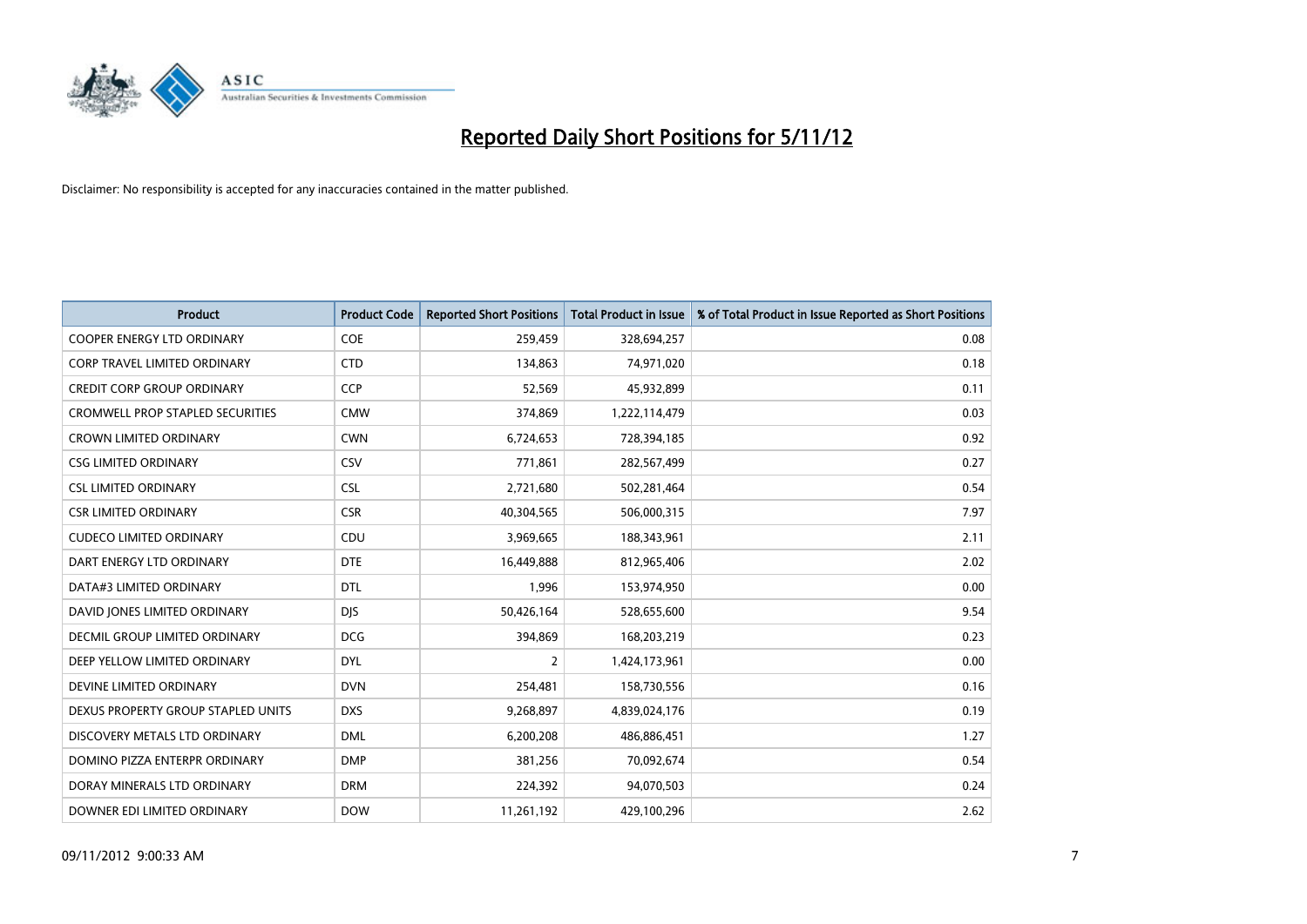

| <b>Product</b>                        | <b>Product Code</b> | <b>Reported Short Positions</b> | <b>Total Product in Issue</b> | % of Total Product in Issue Reported as Short Positions |
|---------------------------------------|---------------------|---------------------------------|-------------------------------|---------------------------------------------------------|
| DRILLSEARCH ENERGY ORDINARY           | <b>DLS</b>          | 1,953,184                       | 386,468,803                   | 0.51                                                    |
| DUET GROUP STAPLED US PROHIBIT.       | <b>DUE</b>          | 6,862,910                       | 1,116,638,606                 | 0.61                                                    |
| <b>DULUXGROUP LIMITED ORDINARY</b>    | <b>DLX</b>          | 9,224,709                       | 368,984,902                   | 2.50                                                    |
| ECHO ENTERTAINMENT ORDINARY           | EGP                 | 13,304,773                      | 825,672,730                   | 1.61                                                    |
| <b>ELDERS LIMITED ORDINARY</b>        | <b>ELD</b>          | 17,435,232                      | 448,598,480                   | 3.89                                                    |
| ELEMENTAL MINERALS ORDINARY           | <b>ELM</b>          | 340,310                         | 243,614,280                   | 0.14                                                    |
| ELEMENTOS LIMITED ORDINARY            | <b>ELT</b>          | 16                              | 148,290,347                   | 0.00                                                    |
| <b>EMECO HOLDINGS ORDINARY</b>        | <b>EHL</b>          | 6,804,946                       | 625,904,712                   | 1.09                                                    |
| <b>ENDEAVOUR MIN CORP CDI 1:1</b>     | <b>EVR</b>          | 383,105                         | 124,063,901                   | 0.31                                                    |
| <b>ENERGY RESOURCES ORDINARY 'A'</b>  | <b>ERA</b>          | 7,322,730                       | 517,725,062                   | 1.41                                                    |
| <b>ENERGY WORLD CORPOR. ORDINARY</b>  | <b>EWC</b>          | 21,604,390                      | 1,734,166,672                 | 1.25                                                    |
| <b>ENVESTRA LIMITED ORDINARY</b>      | <b>ENV</b>          | 16,105,702                      | 1,603,333,497                 | 1.00                                                    |
| EQUATORIAL RES LTD ORDINARY           | <b>EQX</b>          | 107,177                         | 117,235,353                   | 0.09                                                    |
| EVOLUTION MINING LTD ORDINARY         | <b>EVN</b>          | 2,958,391                       | 707,942,989                   | 0.42                                                    |
| FAIRFAX MEDIA LTD ORDINARY            | <b>FXI</b>          | 380,319,726                     | 2,351,955,725                 | 16.17                                                   |
| FAR LTD ORDINARY                      | FAR                 | 21,000,000                      | 2,499,846,742                 | 0.84                                                    |
| FISHER & PAYKEL H. ORDINARY           | <b>FPH</b>          | 34,877                          | 538,095,634                   | 0.01                                                    |
| FKP PROPERTY GROUP STAPLED SECURITIES | <b>FKP</b>          | 52,051,454                      | 2,251,016,386                 | 2.31                                                    |
| FLEETWOOD CORP ORDINARY               | <b>FWD</b>          | 1,623,188                       | 59,781,187                    | 2.72                                                    |
| FLETCHER BUILDING ORDINARY            | <b>FBU</b>          | 9,474,998                       | 684,793,538                   | 1.38                                                    |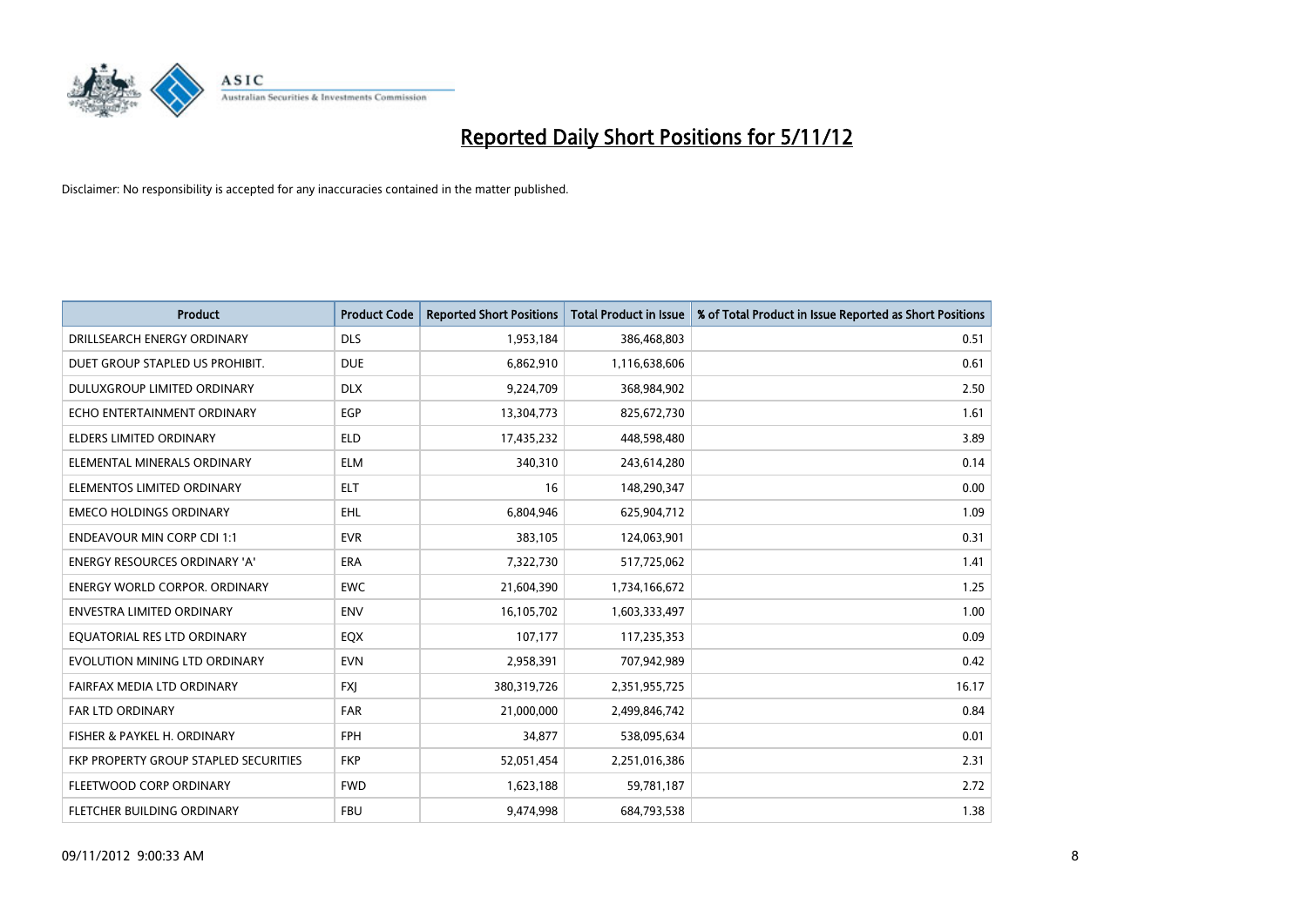

| <b>Product</b>                            | <b>Product Code</b> | <b>Reported Short Positions</b> | <b>Total Product in Issue</b> | % of Total Product in Issue Reported as Short Positions |
|-------------------------------------------|---------------------|---------------------------------|-------------------------------|---------------------------------------------------------|
| FLEXIGROUP LIMITED ORDINARY               | <b>FXL</b>          | 205,960                         | 286,986,003                   | 0.07                                                    |
| <b>FLIGHT CENTRE ORDINARY</b>             | <b>FLT</b>          | 12,594,245                      | 100,154,646                   | 12.57                                                   |
| FLINDERS MINES LTD ORDINARY               | <b>FMS</b>          | 726,298                         | 1,821,300,404                 | 0.04                                                    |
| FOCUS MINERALS LTD ORDINARY               | <b>FML</b>          | 158,163                         | 4,320,773,701                 | 0.00                                                    |
| <b>FORGE GROUP LIMITED ORDINARY</b>       | FGE                 | 414,591                         | 86,169,014                    | 0.48                                                    |
| FORTESCUE METALS GRP ORDINARY             | <b>FMG</b>          | 193,789,605                     | 3,113,798,659                 | 6.22                                                    |
| <b>G.U.D. HOLDINGS ORDINARY</b>           | <b>GUD</b>          | 1,365,887                       | 71,341,319                    | 1.91                                                    |
| <b>G8 EDUCATION LIMITED ORDINARY</b>      | <b>GEM</b>          | 48.831                          | 236,093,926                   | 0.02                                                    |
| <b>GALAXY RESOURCES ORDINARY</b>          | <b>GXY</b>          | 2,751,666                       | 506,359,341                   | 0.54                                                    |
| <b>GENETIC TECHNOLOGIES ORDINARY</b>      | GTG                 | 1,364,100                       | 474,971,819                   | 0.29                                                    |
| <b>GEODYNAMICS LIMITED ORDINARY</b>       | GDY                 | 850                             | 406,452,608                   | 0.00                                                    |
| <b>GINDALBIE METALS LTD ORDINARY</b>      | <b>GBG</b>          | 57,295,292                      | 1,247,487,454                 | 4.59                                                    |
| <b>GOODMAN FIELDER, ORDINARY</b>          | GFF                 | 22,649,761                      | 1,955,559,207                 | 1.16                                                    |
| <b>GOODMAN GROUP STAPLED US PROHIBIT.</b> | <b>GMG</b>          | 10,780,413                      | 1,607,563,604                 | 0.67                                                    |
| <b>GPT GROUP STAPLED SEC.</b>             | <b>GPT</b>          | 6,088,309                       | 1,766,785,075                 | 0.34                                                    |
| <b>GRAINCORP LIMITED A CLASS ORDINARY</b> | <b>GNC</b>          | 1,667,618                       | 228,241,481                   | 0.73                                                    |
| <b>GRANGE RESOURCES, ORDINARY</b>         | <b>GRR</b>          | 2,116,645                       | 1,155,487,102                 | 0.18                                                    |
| <b>GREENLAND MIN EN LTD ORDINARY</b>      | GGG                 | 4,285,038                       | 567,912,409                   | 0.75                                                    |
| <b>GRYPHON MINERALS LTD ORDINARY</b>      | GRY                 | 18,923,820                      | 348,264,983                   | 5.43                                                    |
| <b>GUILDFORD COAL LTD ORDINARY</b>        | <b>GUF</b>          | 1,071,434                       | 521,046,899                   | 0.21                                                    |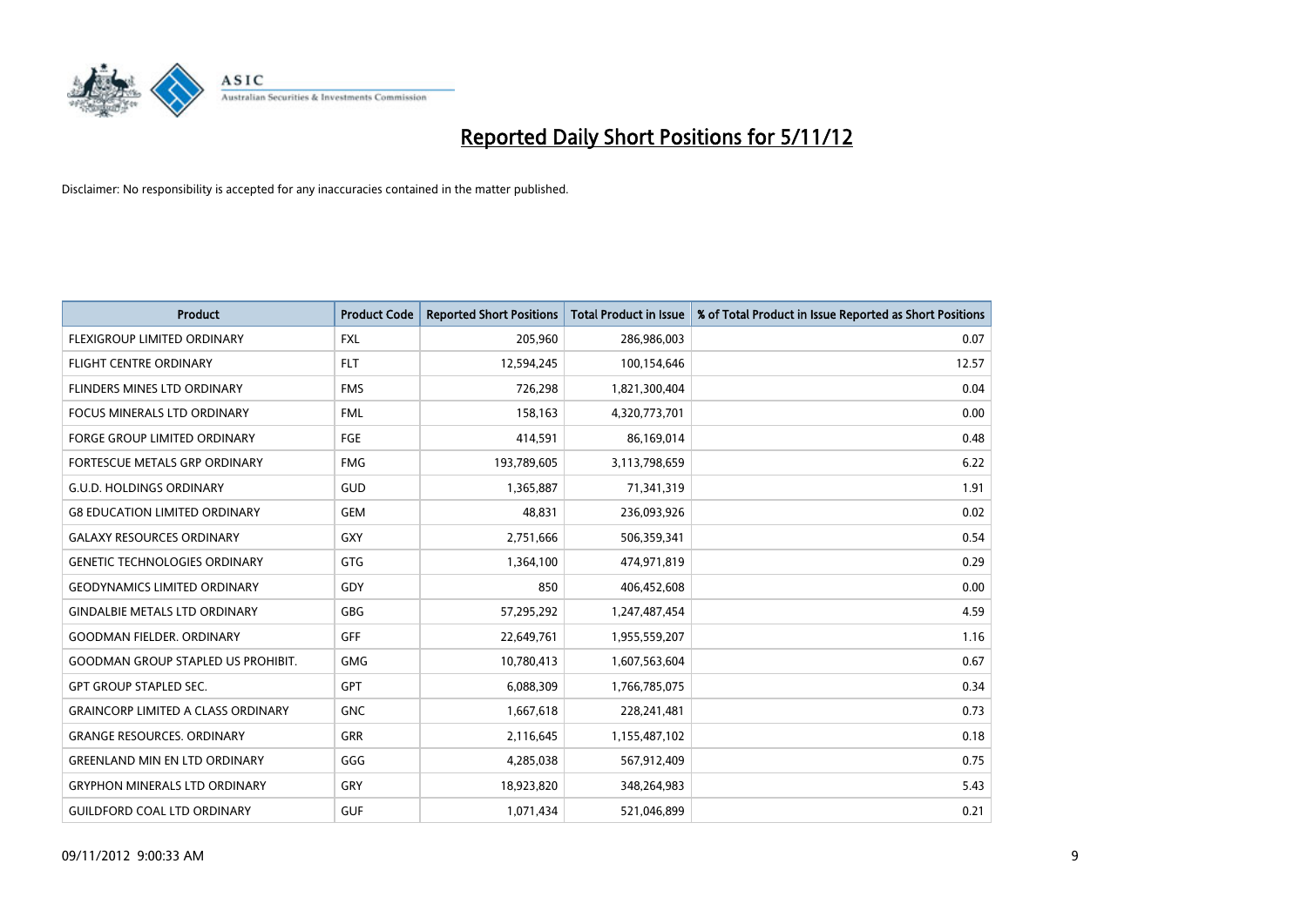

| <b>Product</b>                           | <b>Product Code</b> | <b>Reported Short Positions</b> | <b>Total Product in Issue</b> | % of Total Product in Issue Reported as Short Positions |
|------------------------------------------|---------------------|---------------------------------|-------------------------------|---------------------------------------------------------|
| <b>GUNNS LIMITED ORDINARY</b>            | <b>GNS</b>          | 51,528,090                      | 848,401,559                   | 6.07                                                    |
| <b>GWA GROUP LTD ORDINARY</b>            | <b>GWA</b>          | 12,180,017                      | 304,706,899                   | 4.00                                                    |
| <b>HARVEY NORMAN ORDINARY</b>            | <b>HVN</b>          | 100,029,847                     | 1,062,316,784                 | 9.42                                                    |
| HASTIE GROUP LIMITED ORDINARY            | <b>HST</b>          | 233,914                         | 137,353,504                   | 0.17                                                    |
| HASTINGS DIVERSIFIED STAPLED SECURITY    | <b>HDF</b>          | 417,415                         | 560,324,158                   | 0.07                                                    |
| <b>HENDERSON GROUP CDI 1:1</b>           | <b>HGG</b>          | 3,373,390                       | 706,654,885                   | 0.48                                                    |
| HFA HOLDINGS LIMITED ORDINARY            | <b>HFA</b>          | 3.809                           | 117,332,831                   | 0.00                                                    |
| HILLGROVE RES LTD ORDINARY               | <b>HGO</b>          | 3,356,300                       | 1,022,760,221                 | 0.33                                                    |
| HILLS HOLDINGS LTD ORDINARY              | <b>HIL</b>          | 2,926,223                       | 246,500,444                   | 1.19                                                    |
| HORIZON OIL LIMITED ORDINARY             | <b>HZN</b>          | 32,004,527                      | 1,130,811,515                 | 2.83                                                    |
| <b>ICON ENERGY LIMITED ORDINARY</b>      | <b>ICN</b>          | 72                              | 469,301,394                   | 0.00                                                    |
| <b>IINET LIMITED ORDINARY</b>            | <b>IIN</b>          | 55,000                          | 161,238,847                   | 0.03                                                    |
| <b>ILUKA RESOURCES ORDINARY</b>          | ILU                 | 53,474,278                      | 418,700,517                   | 12.77                                                   |
| <b>IMDEX LIMITED ORDINARY</b>            | <b>IMD</b>          | 1,748,317                       | 208,235,426                   | 0.84                                                    |
| <b>INCITEC PIVOT ORDINARY</b>            | <b>IPL</b>          | 10,108,186                      | 1,628,730,107                 | 0.62                                                    |
| <b>INDEPENDENCE GROUP ORDINARY</b>       | <b>IGO</b>          | 6,662,701                       | 232,882,535                   | 2.86                                                    |
| <b>INDOPHIL RESOURCES ORDINARY</b>       | <b>IRN</b>          | 580,705                         | 1,203,146,194                 | 0.05                                                    |
| <b>INDUSTREA LIMITED ORDINARY</b>        | IDL                 | 8,338,138                       | 370,268,218                   | 2.25                                                    |
| <b>INFIGEN ENERGY STAPLED SECURITIES</b> | <b>IFN</b>          | 3,994,700                       | 762,265,972                   | 0.52                                                    |
| <b>INSURANCE AUSTRALIA ORDINARY</b>      | IAG                 | 9,466,285                       | 2.079.034.021                 | 0.46                                                    |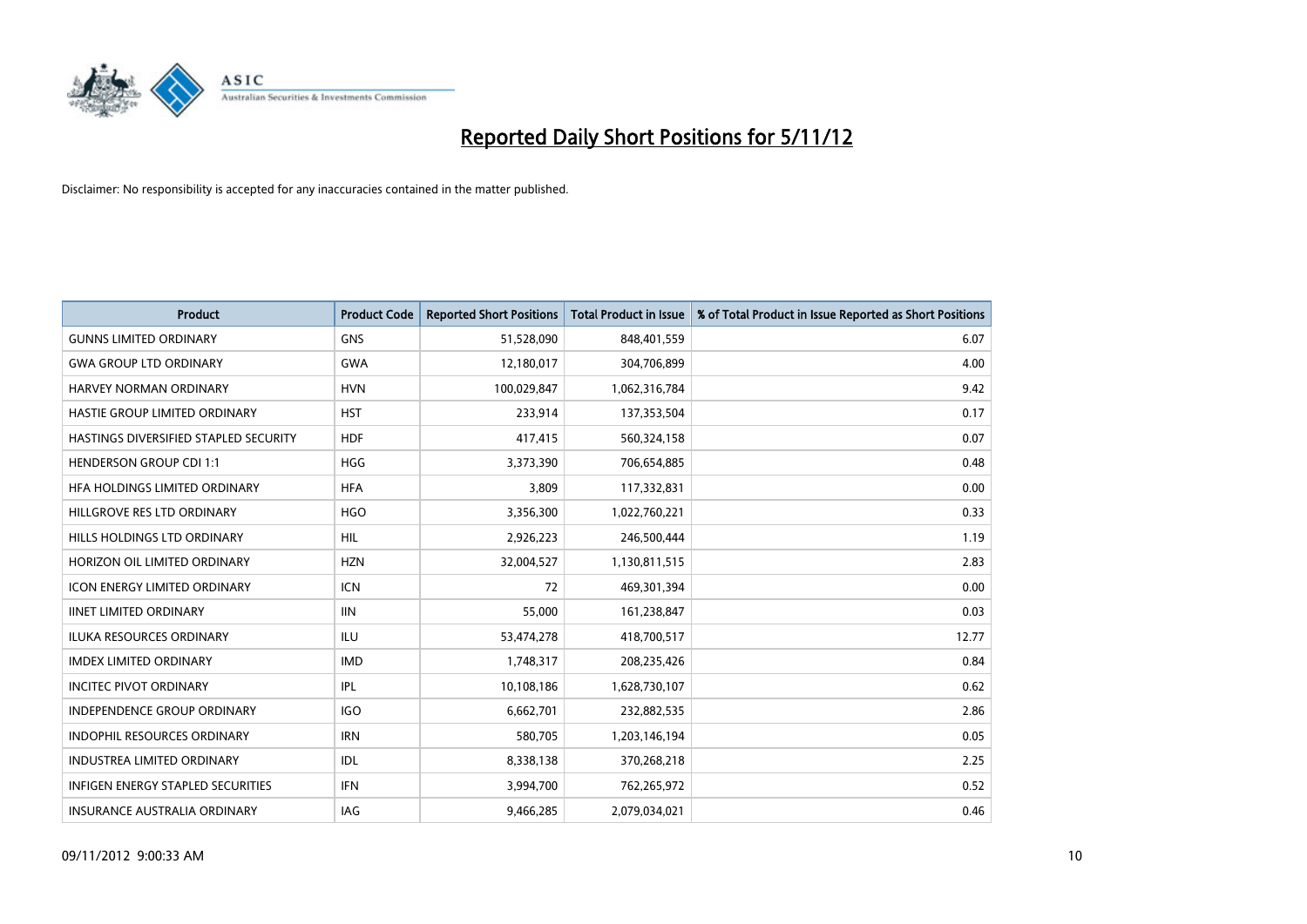

| <b>Product</b>                                  | <b>Product Code</b> | <b>Reported Short Positions</b> | <b>Total Product in Issue</b> | % of Total Product in Issue Reported as Short Positions |
|-------------------------------------------------|---------------------|---------------------------------|-------------------------------|---------------------------------------------------------|
| <b>INTEGRA MINING LTD, ORDINARY</b>             | <b>IGR</b>          | 2,173,638                       | 934,440,899                   | 0.23                                                    |
| <b>INTREPID MINES ORDINARY</b>                  | <b>IAU</b>          | 7,955,332                       | 553,802,270                   | 1.44                                                    |
| <b>INVESTA OFFICE FUND STAPLED SECURITIES</b>   | <b>IOF</b>          | 2,898,132                       | 614,047,458                   | 0.47                                                    |
| <b>INVOCARE LIMITED ORDINARY</b>                | <b>IVC</b>          | 3,352,938                       | 110,030,298                   | 3.05                                                    |
| <b>ION LIMITED ORDINARY</b>                     | <b>ION</b>          | 164,453                         | 256,365,105                   | 0.06                                                    |
| <b>IOOF HOLDINGS LTD ORDINARY</b>               | IFL.                | 1,444,733                       | 229,794,395                   | 0.63                                                    |
| <b>IRESS LIMITED ORDINARY</b>                   | <b>IRE</b>          | 2,107,634                       | 128,620,231                   | 1.64                                                    |
| <b>IRON ORE HOLDINGS ORDINARY</b>               | <b>IOH</b>          | 39,352                          | 161,174,005                   | 0.02                                                    |
| <b>IVANHOE AUSTRALIA ORDINARY</b>               | <b>IVA</b>          | 1,796,019                       | 555,583,643                   | 0.32                                                    |
| <b>JAMES HARDIE INDUST CHESS DEPOSITARY INT</b> | <b>IHX</b>          | 8,596,612                       | 439,580,130                   | 1.96                                                    |
| <b>IB HI-FI LIMITED ORDINARY</b>                | <b>IBH</b>          | 21,264,486                      | 98,850,643                    | 21.51                                                   |
| <b>KAGARA LTD ORDINARY</b>                      | KZL                 | 3,000,013                       | 798,953,117                   | 0.38                                                    |
| KANGAROO RES LTD ORDINARY                       | <b>KRL</b>          | 191,687                         | 3,434,430,012                 | 0.01                                                    |
| KAROON GAS AUSTRALIA ORDINARY                   | <b>KAR</b>          | 444,230                         | 221,420,769                   | 0.20                                                    |
| KATHMANDU HOLD LTD ORDINARY                     | <b>KMD</b>          | 730,732                         | 200,165,940                   | 0.37                                                    |
| <b>KBL MINING LIMITED ORDINARY</b>              | <b>KBL</b>          | 1,820                           | 292,335,629                   | 0.00                                                    |
| KENTOR GOLD LIMITED ORDINARY                    | KGL                 | 275                             | 140,040,563                   | 0.00                                                    |
| KINGSGATE CONSOLID. ORDINARY                    | <b>KCN</b>          | 8,154,326                       | 151,828,173                   | 5.37                                                    |
| KINGSROSE MINING LTD ORDINARY                   | <b>KRM</b>          | 74,169                          | 290,111,217                   | 0.03                                                    |
| LEIGHTON HOLDINGS ORDINARY                      | LEI                 | 12,084,608                      | 337,088,765                   | 3.58                                                    |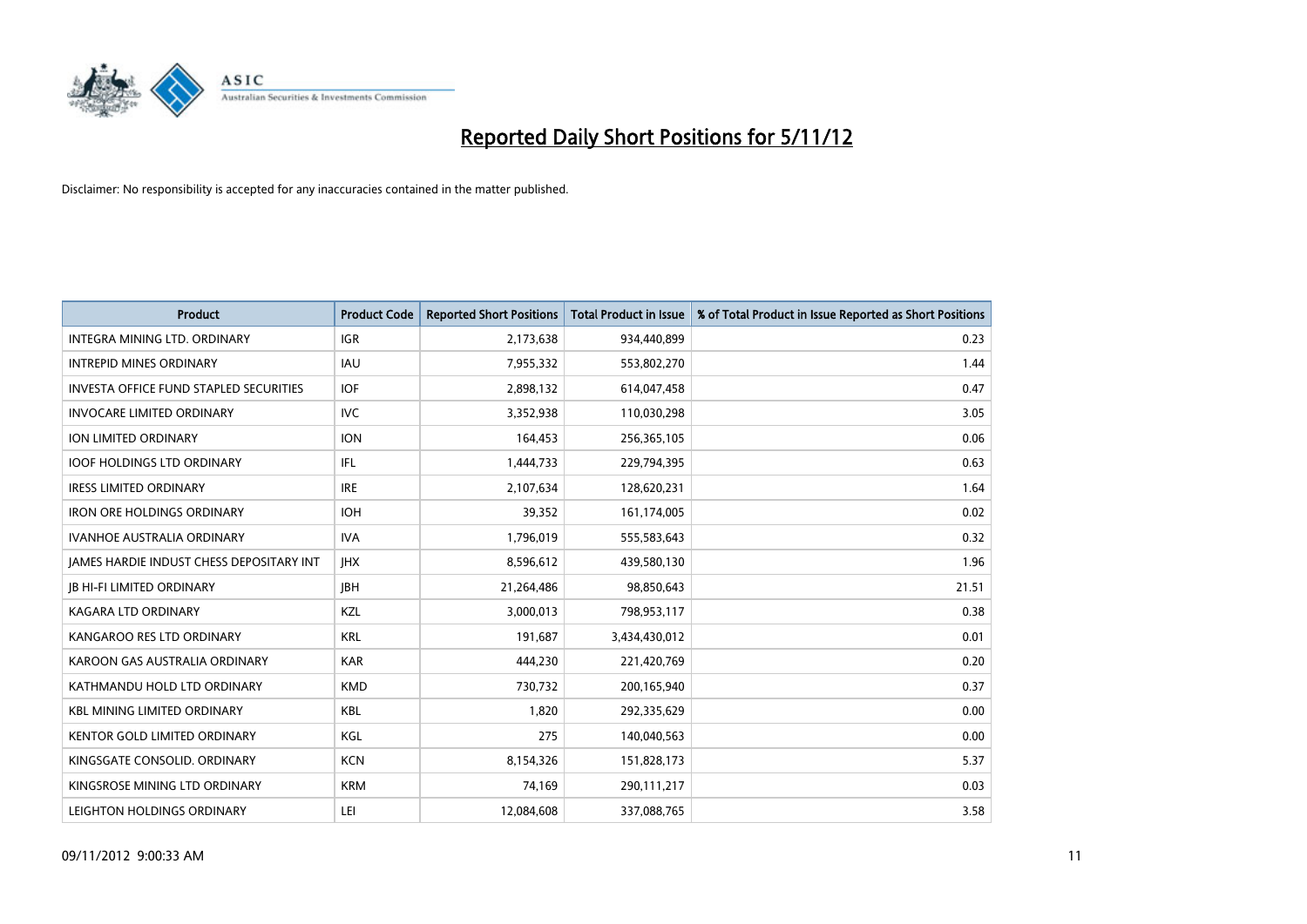

| <b>Product</b>                        | <b>Product Code</b> | <b>Reported Short Positions</b> | <b>Total Product in Issue</b> | % of Total Product in Issue Reported as Short Positions |
|---------------------------------------|---------------------|---------------------------------|-------------------------------|---------------------------------------------------------|
| LEND LEASE GROUP UNIT/ORD STAPLED     | LLC                 | 5,395,067                       | 574,351,883                   | 0.94                                                    |
| LINC ENERGY LTD ORDINARY              | <b>LNC</b>          | 24,490,140                      | 504,487,631                   | 4.85                                                    |
| LIQUEFIED NATURAL ORDINARY            | LNG                 | 272,800                         | 267,699,015                   | 0.10                                                    |
| LYNAS CORPORATION ORDINARY            | <b>LYC</b>          | 226,902,143                     | 1,716,159,363                 | 13.22                                                   |
| M2 TELECOMMUNICATION ORDINARY         | <b>MTU</b>          | 6,041,245                       | 157,891,251                   | 3.83                                                    |
| <b>MACMAHON HOLDINGS ORDINARY</b>     | <b>MAH</b>          | 11,083,980                      | 757,017,561                   | 1.46                                                    |
| MACO ATLAS ROADS GRP ORDINARY STAPLED | <b>MOA</b>          | 4,390,058                       | 478,531,436                   | 0.92                                                    |
| MACQUARIE GROUP LTD ORDINARY          | MQG                 | 7,971,037                       | 338,960,469                   | 2.35                                                    |
| MAGELLAN FIN GRP LTD ORDINARY         | <b>MFG</b>          | 1,144                           | 152,558,341                   | 0.00                                                    |
| MARENGO MINING ORDINARY               | <b>MGO</b>          | 38,950                          | 1,137,720,551                 | 0.00                                                    |
| MATRIX C & E LTD ORDINARY             | <b>MCE</b>          | 3,938,672                       | 94,555,428                    | 4.17                                                    |
| MAVERICK DRILLING ORDINARY            | <b>MAD</b>          | 3,274,542                       | 452,726,751                   | 0.72                                                    |
| MCMILLAN SHAKESPEARE ORDINARY         | <b>MMS</b>          | 101,719                         | 74,523,965                    | 0.14                                                    |
| MEDUSA MINING LTD ORDINARY            | <b>MML</b>          | 2,156,421                       | 188,903,911                   | 1.14                                                    |
| MELBOURNE IT LIMITED ORDINARY         | <b>MLB</b>          | 492,222                         | 82,451,363                    | 0.60                                                    |
| MEO AUSTRALIA LTD ORDINARY            | <b>MEO</b>          | 1,279,186                       | 586,448,260                   | 0.22                                                    |
| <b>MERMAID MARINE ORDINARY</b>        | <b>MRM</b>          | 1,575,623                       | 223,694,865                   | 0.70                                                    |
| MESOBLAST LIMITED ORDINARY            | <b>MSB</b>          | 18,585,174                      | 287,132,832                   | 6.47                                                    |
| METALS X LIMITED ORDINARY             | <b>MLX</b>          | 102,764                         | 1,651,766,110                 | 0.01                                                    |
| METCASH LIMITED ORDINARY              | <b>MTS</b>          | 60,382,605                      | 880,704,786                   | 6.86                                                    |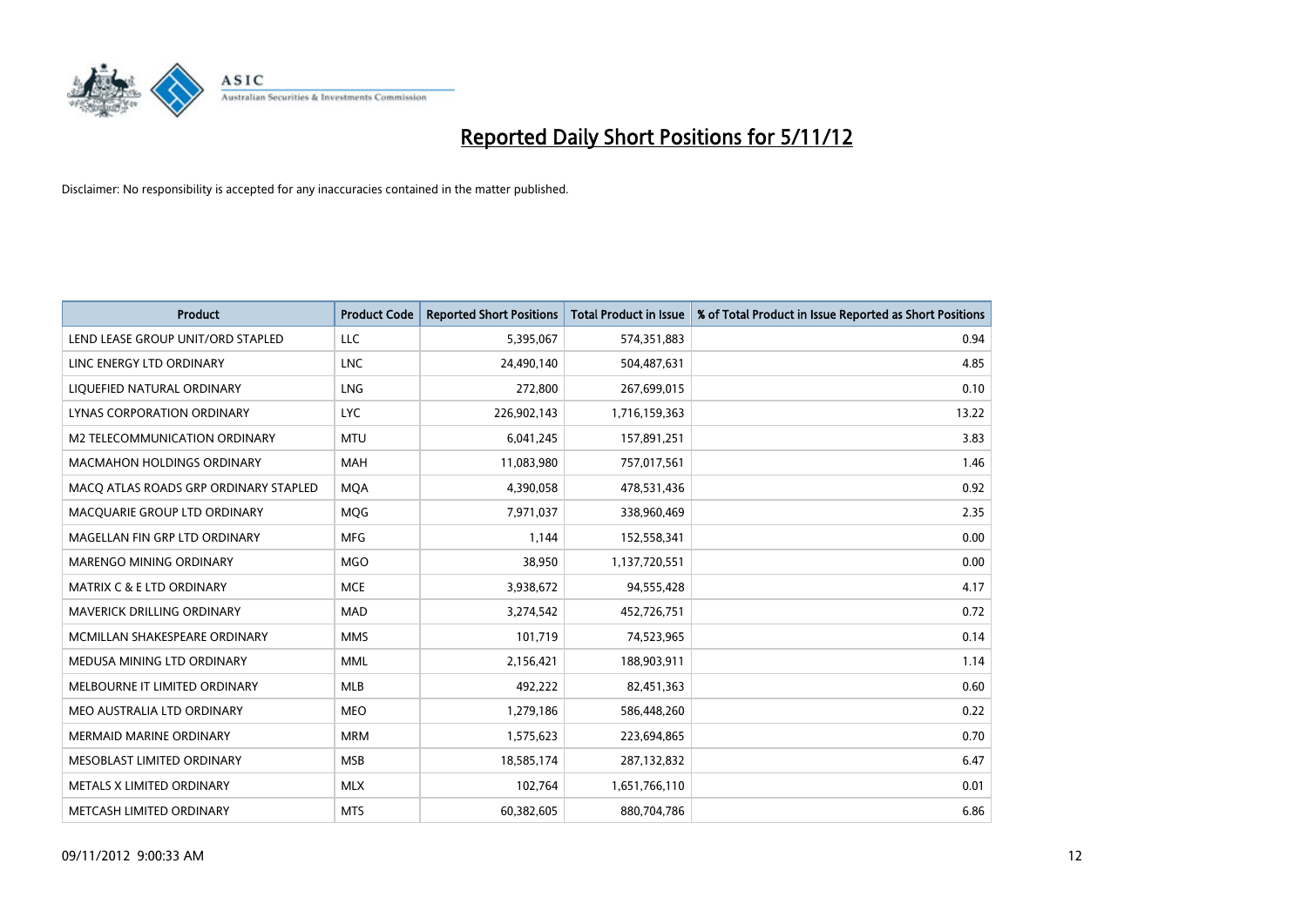

| <b>Product</b>                     | <b>Product Code</b> | <b>Reported Short Positions</b> | <b>Total Product in Issue</b> | % of Total Product in Issue Reported as Short Positions |
|------------------------------------|---------------------|---------------------------------|-------------------------------|---------------------------------------------------------|
| MICLYN EXP OFFSHR ORDINARY         | <b>MIO</b>          | 15,845                          | 278,639,188                   | 0.01                                                    |
| MILTON CORPORATION ORDINARY        | <b>MLT</b>          | 12,800                          | 121,625,655                   | 0.01                                                    |
| MINCOR RESOURCES NL ORDINARY       | <b>MCR</b>          | 1,225,591                       | 188,208,274                   | 0.65                                                    |
| MINEMAKERS LIMITED ORDINARY        | <b>MAK</b>          | 69,048                          | 233,504,006                   | 0.03                                                    |
| MINERAL DEPOSITS ORDINARY          | <b>MDL</b>          | 363,083                         | 83,538,786                    | 0.43                                                    |
| MINERAL RESOURCES, ORDINARY        | <b>MIN</b>          | 5,414,625                       | 185,006,018                   | 2.93                                                    |
| MIRABELA NICKEL LTD ORDINARY       | <b>MBN</b>          | 11,818,933                      | 876,582,736                   | 1.35                                                    |
| MIRVAC GROUP STAPLED SECURITIES    | <b>MGR</b>          | 16,841,696                      | 3,425,587,451                 | 0.49                                                    |
| <b>MOLOPO ENERGY LTD ORDINARY</b>  | <b>MPO</b>          | 475,596                         | 245,849,711                   | 0.19                                                    |
| <b>MONADELPHOUS GROUP ORDINARY</b> | <b>MND</b>          | 5,864,494                       | 90,663,543                    | 6.47                                                    |
| MORTGAGE CHOICE LTD ORDINARY       | <b>MOC</b>          | 2,435,219                       | 123,431,282                   | 1.97                                                    |
| <b>MOUNT GIBSON IRON ORDINARY</b>  | <b>MGX</b>          | 3,571,136                       | 1,090,584,232                 | 0.33                                                    |
| MURCHISON METALS LTD ORDINARY      | <b>MMX</b>          | 1,352,166                       | 450,427,346                   | 0.30                                                    |
| <b>MYER HOLDINGS LTD ORDINARY</b>  | <b>MYR</b>          | 82,369,960                      | 583,384,551                   | 14.12                                                   |
| <b>MYSTATE LIMITED ORDINARY</b>    | <b>MYS</b>          | 19,725                          | 87,012,663                    | 0.02                                                    |
| NATIONAL AUST. BANK ORDINARY       | <b>NAB</b>          | 12,572,337                      | 2,297,237,138                 | 0.55                                                    |
| NAVITAS LIMITED ORDINARY           | <b>NVT</b>          | 11,339,015                      | 375,367,918                   | 3.02                                                    |
| NEON ENERGY LIMITED ORDINARY       | <b>NEN</b>          | 3,452,011                       | 548,082,936                   | 0.63                                                    |
| NEW HOPE CORPORATION ORDINARY      | NHC                 | 2,831,006                       | 830,526,815                   | 0.34                                                    |
| NEW STANDARD ENERGY ORDINARY       | <b>NSE</b>          | 1,078                           | 305,331,847                   | 0.00                                                    |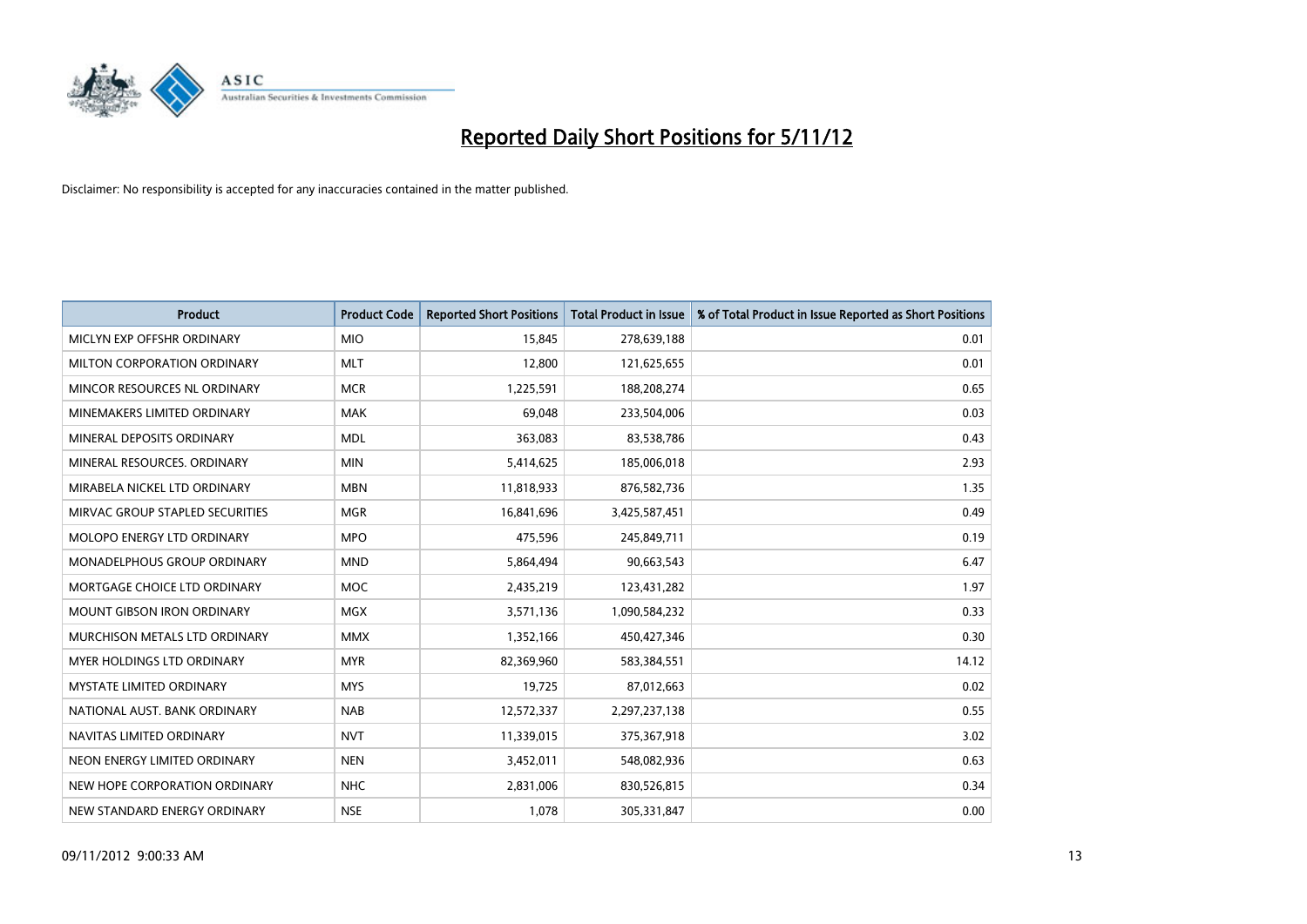

| <b>Product</b>                        | <b>Product Code</b> | <b>Reported Short Positions</b> | <b>Total Product in Issue</b> | % of Total Product in Issue Reported as Short Positions |
|---------------------------------------|---------------------|---------------------------------|-------------------------------|---------------------------------------------------------|
| NEWCREST MINING ORDINARY              | <b>NCM</b>          | 2,200,150                       | 765,906,839                   | 0.29                                                    |
| NEWS CORP A NON-VOTING CDI            | <b>NWSLV</b>        | 2,721,578                       | 1,547,032,490                 | 0.18                                                    |
| NEWS CORP B VOTING CDI                | <b>NWS</b>          | 1,544,461                       | 798,520,953                   | 0.19                                                    |
| NEWSAT LIMITED ORDINARY               | <b>NWT</b>          | 62,201                          | 233,052,157                   | 0.03                                                    |
| NEXTDC LIMITED ORDINARY               | <b>NXT</b>          | 2,798,466                       | 150,627,388                   | 1.86                                                    |
| NEXUS ENERGY LIMITED ORDINARY         | <b>NXS</b>          | 3,196,049                       | 1,329,821,159                 | 0.24                                                    |
| NIDO PETROLEUM ORDINARY               | <b>NDO</b>          | 105,313                         | 1,390,829,818                 | 0.01                                                    |
| NOBLE MINERAL RES ORDINARY            | <b>NMG</b>          | 4,128,385                       | 655,522,952                   | 0.63                                                    |
| NORFOLK GROUP ORDINARY                | <b>NFK</b>          | 50                              | 158,890,730                   | 0.00                                                    |
| NORTHERN IRON LTD ORDINARY            | <b>NFE</b>          | 3,109,145                       | 475,971,207                   | 0.65                                                    |
| NORTHERN STAR ORDINARY                | <b>NST</b>          | 1,160,055                       | 423,968,168                   | 0.27                                                    |
| NRW HOLDINGS LIMITED ORDINARY         | <b>NWH</b>          | 5,830,961                       | 278,888,011                   | 2.09                                                    |
| NUFARM LIMITED ORDINARY               | <b>NUF</b>          | 6,234,401                       | 262,662,626                   | 2.37                                                    |
| OCEANAGOLD CORP. CHESS DEPOSITARY INT | <b>OGC</b>          | 986,633                         | 263,278,752                   | 0.37                                                    |
| OIL SEARCH LTD ORDINARY               | OSH                 | 2,811,010                       | 1,334,756,742                 | 0.21                                                    |
| OM HOLDINGS LIMITED ORDINARY          | OMH                 | 3,984,828                       | 673,423,337                   | 0.59                                                    |
| ORICA LIMITED ORDINARY                | ORI                 | 2,844,055                       | 365,642,802                   | 0.78                                                    |
| ORIGIN ENERGY ORDINARY                | <b>ORG</b>          | 8,981,186                       | 1,093,611,528                 | 0.82                                                    |
| OROCOBRE LIMITED ORDINARY             | <b>ORE</b>          | 444,147                         | 103,195,029                   | 0.43                                                    |
| OROTONGROUP LIMITED ORDINARY          | ORL                 | 137,006                         | 40,880,902                    | 0.34                                                    |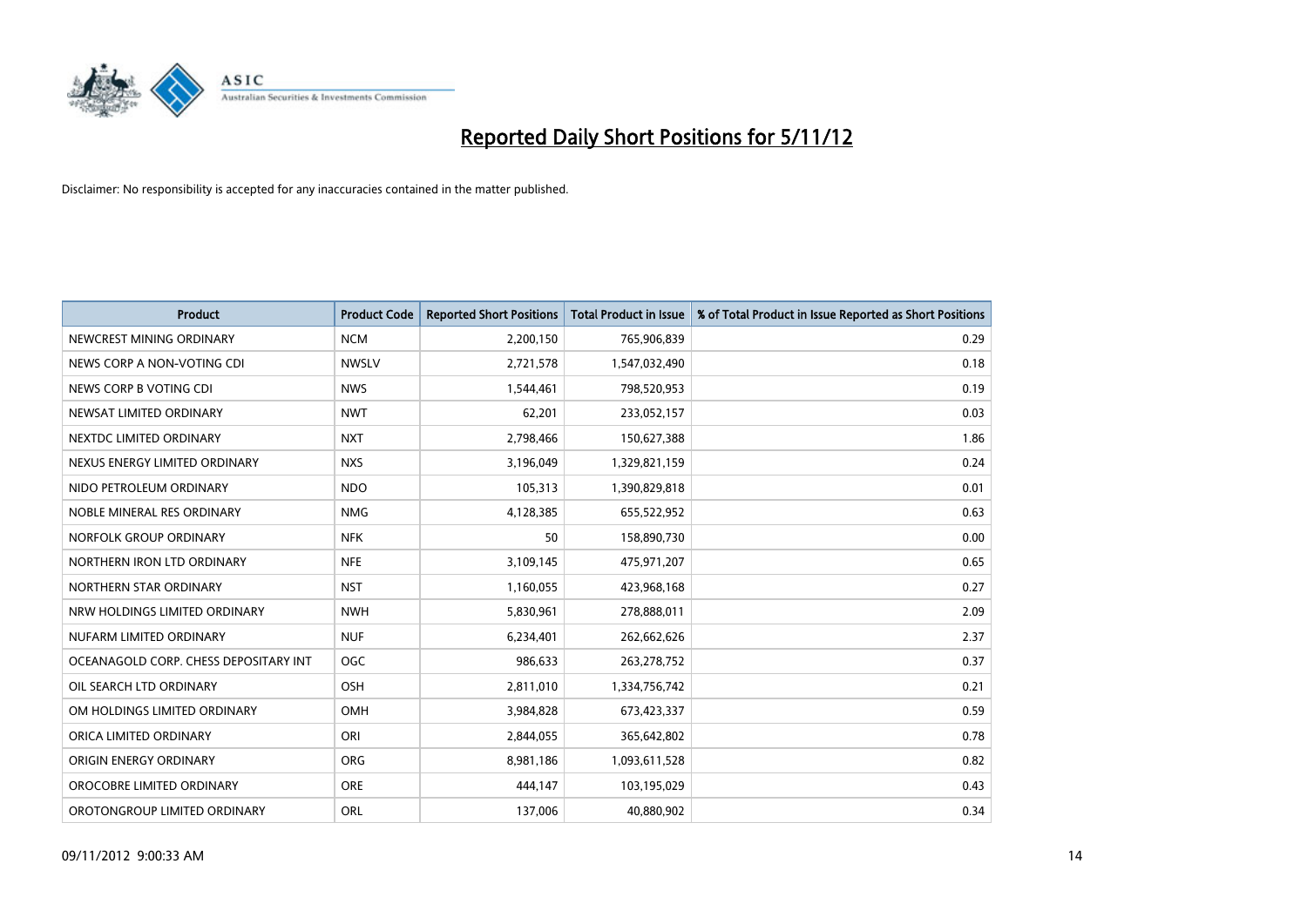

| <b>Product</b>               | <b>Product Code</b> | <b>Reported Short Positions</b> | <b>Total Product in Issue</b> | % of Total Product in Issue Reported as Short Positions |
|------------------------------|---------------------|---------------------------------|-------------------------------|---------------------------------------------------------|
| OZ MINERALS ORDINARY         | OZL                 | 5,856,310                       | 303,470,022                   | 1.93                                                    |
| PACIFIC BRANDS ORDINARY      | <b>PBG</b>          | 8,624,094                       | 912,915,695                   | 0.94                                                    |
| PALADIN ENERGY LTD ORDINARY  | <b>PDN</b>          | 73,652,785                      | 836,825,651                   | 8.80                                                    |
| PANAUST LIMITED ORDINARY     | <b>PNA</b>          | 2,881,117                       | 605,962,322                   | 0.48                                                    |
| PANCONTINENTAL OIL ORDINARY  | PCL                 | 233,335                         | 1,148,744,096                 | 0.02                                                    |
| PANORAMIC RESOURCES ORDINARY | PAN                 | 2,717,491                       | 255,681,195                   | 1.06                                                    |
| PAPERLINX LIMITED ORDINARY   | <b>PPX</b>          | 67.945                          | 609,280,761                   | 0.01                                                    |
| PAPILLON RES LTD ORDINARY    | PIR                 | 1,665,368                       | 255,962,388                   | 0.65                                                    |
| PEET LIMITED ORDINARY        | <b>PPC</b>          | 3,636,983                       | 321,013,141                   | 1.13                                                    |
| PERILYA LIMITED ORDINARY     | PEM                 | 3,026                           | 769,316,426                   | 0.00                                                    |
| PERPETUAL LIMITED ORDINARY   | PPT                 | 2,068,885                       | 41,980,678                    | 4.93                                                    |
| PERSEUS MINING LTD ORDINARY  | PRU                 | 7,973,834                       | 457,962,088                   | 1.74                                                    |
| PHARMAXIS LTD ORDINARY       | <b>PXS</b>          | 6,092,024                       | 308,151,389                   | 1.98                                                    |
| PLATINUM ASSET ORDINARY      | <b>PTM</b>          | 12,251,237                      | 561,347,878                   | 2.18                                                    |
| PLATINUM AUSTRALIA ORDINARY  | <b>PLA</b>          | 836,127                         | 504,968,043                   | 0.17                                                    |
| PMI GOLD CORP CDI 1:1        | <b>PVM</b>          | 100,164                         | 75,645,355                    | 0.13                                                    |
| PMP LIMITED ORDINARY         | <b>PMP</b>          | 106,142                         | 323,781,124                   | 0.03                                                    |
| PRANA BIOTECHNOLOGY ORDINARY | PBT                 | 177,880                         | 340,689,928                   | 0.05                                                    |
| PREMIER INVESTMENTS ORDINARY | <b>PMV</b>          | 1,190,942                       | 155,260,478                   | 0.77                                                    |
| PRIMA BIOMED LTD ORDINARY    | PRR                 | 6,288,810                       | 1,066,063,388                 | 0.59                                                    |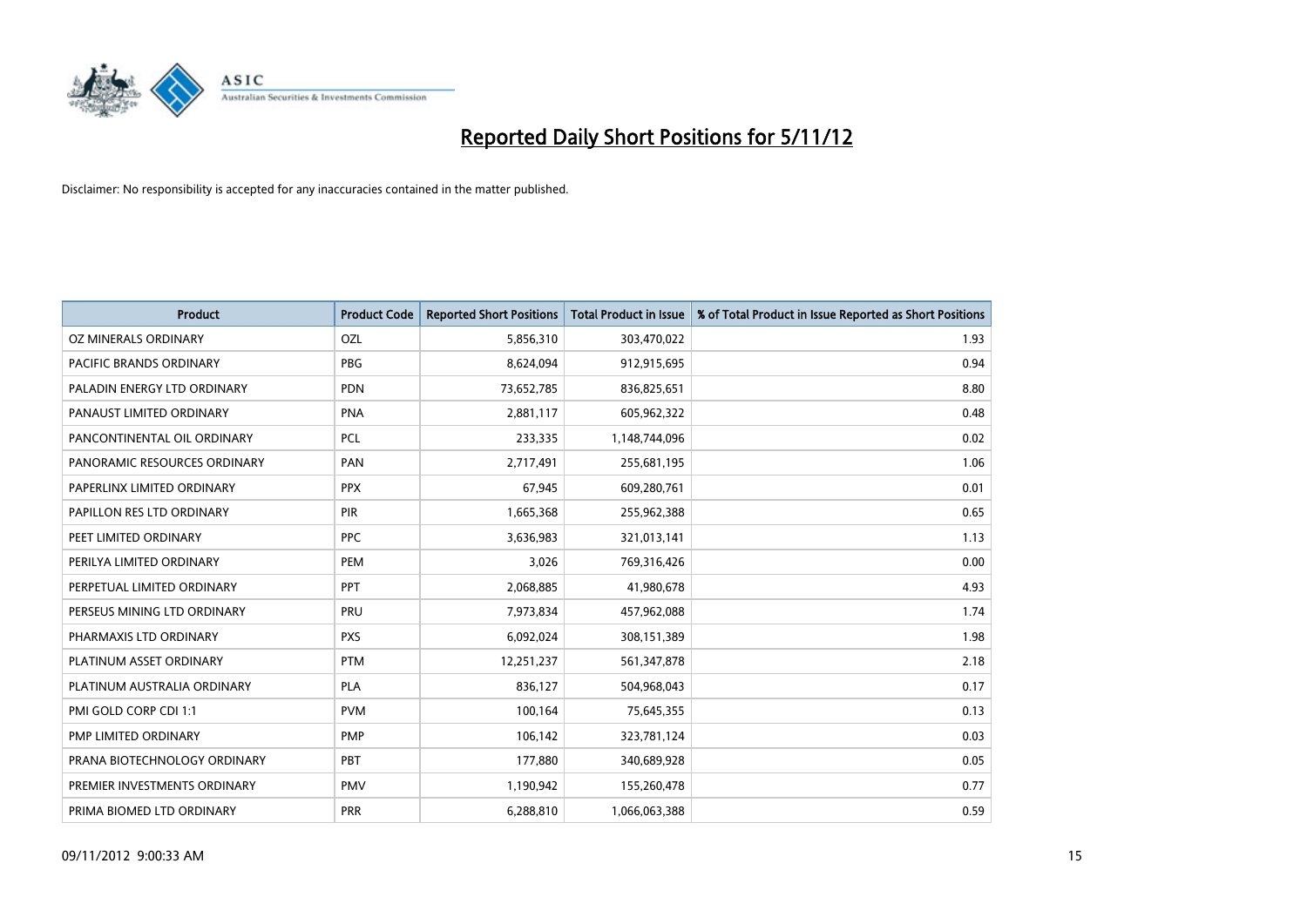

| <b>Product</b>                      | <b>Product Code</b> | <b>Reported Short Positions</b> | <b>Total Product in Issue</b> | % of Total Product in Issue Reported as Short Positions |
|-------------------------------------|---------------------|---------------------------------|-------------------------------|---------------------------------------------------------|
| PRIMARY HEALTH CARE ORDINARY        | <b>PRY</b>          | 26,626,426                      | 502,983,554                   | 5.29                                                    |
| PRIMEAG AUSTRALIA ORDINARY          | PAG                 | 54,681                          | 266,394,444                   | 0.02                                                    |
| PROGRAMMED ORDINARY                 | <b>PRG</b>          | 486,333                         | 118,177,001                   | 0.41                                                    |
| <b>QANTAS AIRWAYS ORDINARY</b>      | QAN                 | 17,480,667                      | 2,265,123,620                 | 0.77                                                    |
| <b>OBE INSURANCE GROUP ORDINARY</b> | <b>OBE</b>          | 58,754,650                      | 1,196,747,582                 | 4.91                                                    |
| OR NATIONAL LIMITED ORDINARY        | <b>ORN</b>          | 14,135,449                      | 2,425,468,941                 | 0.58                                                    |
| ORXPHARMA LTD ORDINARY              | <b>QRX</b>          | 96,662                          | 144,577,206                   | 0.07                                                    |
| <b>QUBE LOGISTICS HLDG ORDINARY</b> | <b>QUB</b>          | 12,631,058                      | 924,489,845                   | 1.37                                                    |
| RAMELIUS RESOURCES ORDINARY         | <b>RMS</b>          | 4,007,680                       | 336,256,949                   | 1.19                                                    |
| RAMSAY HEALTH CARE ORDINARY         | <b>RHC</b>          | 2,339,552                       | 202,081,252                   | 1.16                                                    |
| <b>RCR TOMLINSON ORDINARY</b>       | <b>RCR</b>          | 339,987                         | 132,406,265                   | 0.26                                                    |
| <b>REA GROUP ORDINARY</b>           | <b>REA</b>          | 192,543                         | 131,714,699                   | 0.15                                                    |
| RECKON LIMITED ORDINARY             | <b>RKN</b>          | 621,000                         | 129,488,015                   | 0.48                                                    |
| <b>RED 5 LIMITED ORDINARY</b>       | <b>RED</b>          | 125,984                         | 135,488,008                   | 0.09                                                    |
| <b>RED FORK ENERGY ORDINARY</b>     | <b>RFE</b>          | 2,409,454                       | 384,951,719                   | 0.63                                                    |
| REDBANK ENERGY LTD ORDINARY         | <b>AEI</b>          | 13                              | 786,287                       | 0.00                                                    |
| REDFLEX HOLDINGS ORDINARY           | <b>RDF</b>          | 75,168                          | 110,762,310                   | 0.07                                                    |
| REECE AUSTRALIA LTD. ORDINARY       | <b>REH</b>          | 499                             | 99,600,000                    | 0.00                                                    |
| REGIS RESOURCES ORDINARY            | <b>RRL</b>          | 944,966                         | 455,170,840                   | 0.21                                                    |
| RESMED INC CDI 10:1                 | <b>RMD</b>          | 3,175,805                       | 1,556,242,300                 | 0.20                                                    |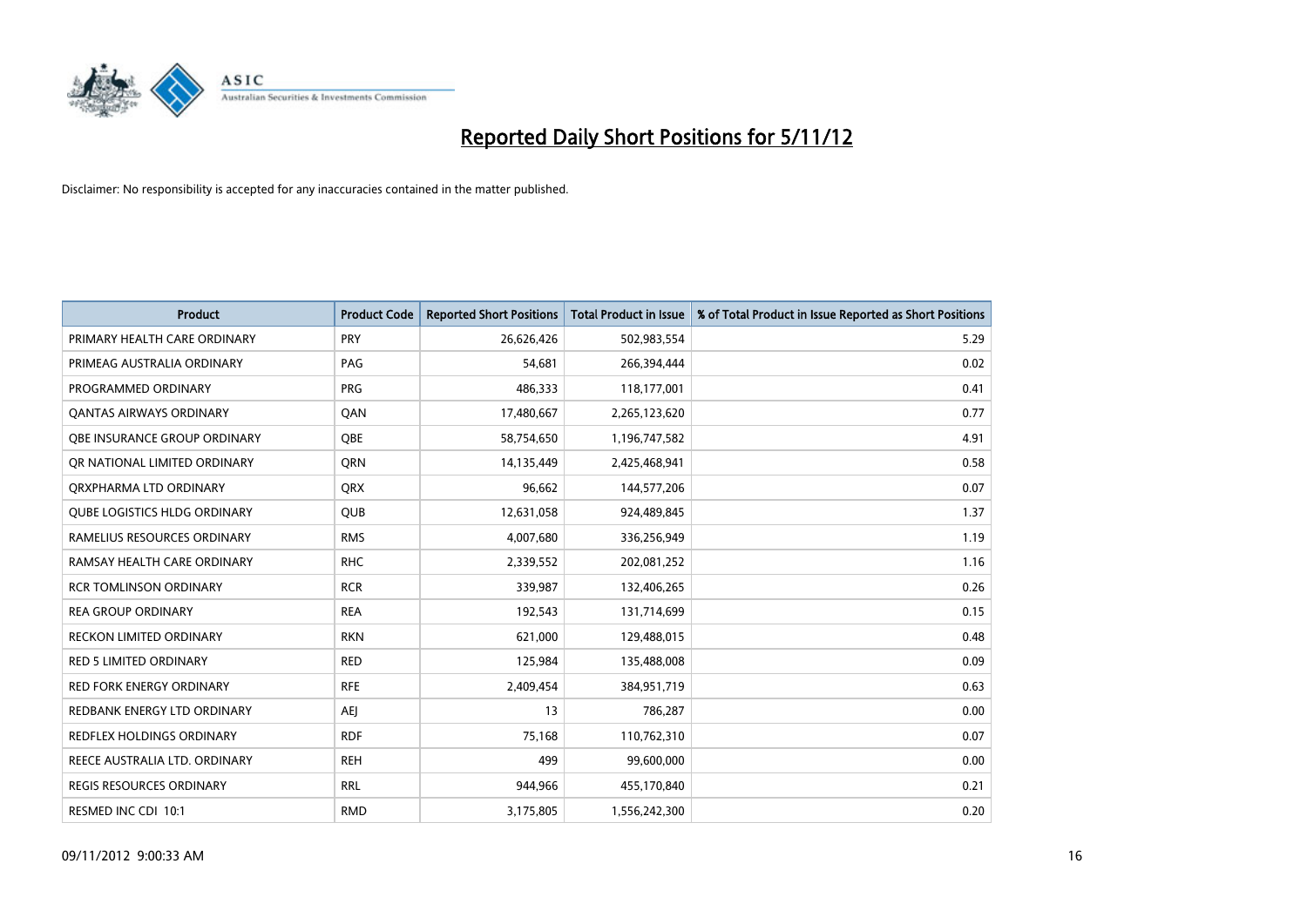

| <b>Product</b>                   | <b>Product Code</b> | <b>Reported Short Positions</b> | <b>Total Product in Issue</b> | % of Total Product in Issue Reported as Short Positions |
|----------------------------------|---------------------|---------------------------------|-------------------------------|---------------------------------------------------------|
| <b>RESOLUTE MINING ORDINARY</b>  | <b>RSG</b>          | 2,957,937                       | 632,071,957                   | 0.47                                                    |
| RESOURCE GENERATION ORDINARY     | <b>RES</b>          | 173                             | 262,895,652                   | 0.00                                                    |
| RETAIL FOOD GROUP ORDINARY       | <b>RFG</b>          | 186,920                         | 125,240,114                   | 0.15                                                    |
| REVERSE CORP LIMITED ORDINARY    | <b>REF</b>          | 100                             | 92,382,175                    | 0.00                                                    |
| REX MINERALS LIMITED ORDINARY    | <b>RXM</b>          | 1,453,756                       | 188,907,284                   | 0.77                                                    |
| <b>RHG LIMITED ORDINARY</b>      | <b>RHG</b>          | 35,085                          | 308,483,177                   | 0.01                                                    |
| <b>RIALTO ENERGY ORDINARY</b>    | <b>RIA</b>          | 41                              | 672,259,992                   | 0.00                                                    |
| RIO TINTO LIMITED ORDINARY       | <b>RIO</b>          | 14,521,836                      | 435,758,720                   | 3.33                                                    |
| ROC OIL COMPANY ORDINARY         | <b>ROC</b>          | 1,294,509                       | 683,235,552                   | 0.19                                                    |
| <b>RURALCO HOLDINGS ORDINARY</b> | <b>RHL</b>          | 12,000                          | 55,019,284                    | 0.02                                                    |
| SAI GLOBAL LIMITED ORDINARY      | SAI                 | 6,726,664                       | 206,605,331                   | 3.26                                                    |
| SALMAT LIMITED ORDINARY          | <b>SLM</b>          | 1,810,085                       | 159,812,799                   | 1.13                                                    |
| SAMSON OIL & GAS LTD ORDINARY    | SSN                 | 5,641,860                       | 1,814,527,926                 | 0.31                                                    |
| SANDFIRE RESOURCES ORDINARY      | <b>SFR</b>          | 2,538,499                       | 152,724,301                   | 1.66                                                    |
| SANTOS LTD ORDINARY              | <b>STO</b>          | 2,937,562                       | 958,844,208                   | 0.31                                                    |
| SARACEN MINERAL ORDINARY         | SAR                 | 3,681,234                       | 595,032,306                   | 0.62                                                    |
| SEDGMAN LIMITED ORDINARY         | <b>SDM</b>          | 535,811                         | 217,623,797                   | 0.25                                                    |
| SEEK LIMITED ORDINARY            | <b>SEK</b>          | 11,438,963                      | 337,101,307                   | 3.39                                                    |
| SENEX ENERGY LIMITED ORDINARY    | <b>SXY</b>          | 3,160,610                       | 1,139,734,837                 | 0.28                                                    |
| SERVICE STREAM ORDINARY          | <b>SSM</b>          | 400                             | 283,418,867                   | 0.00                                                    |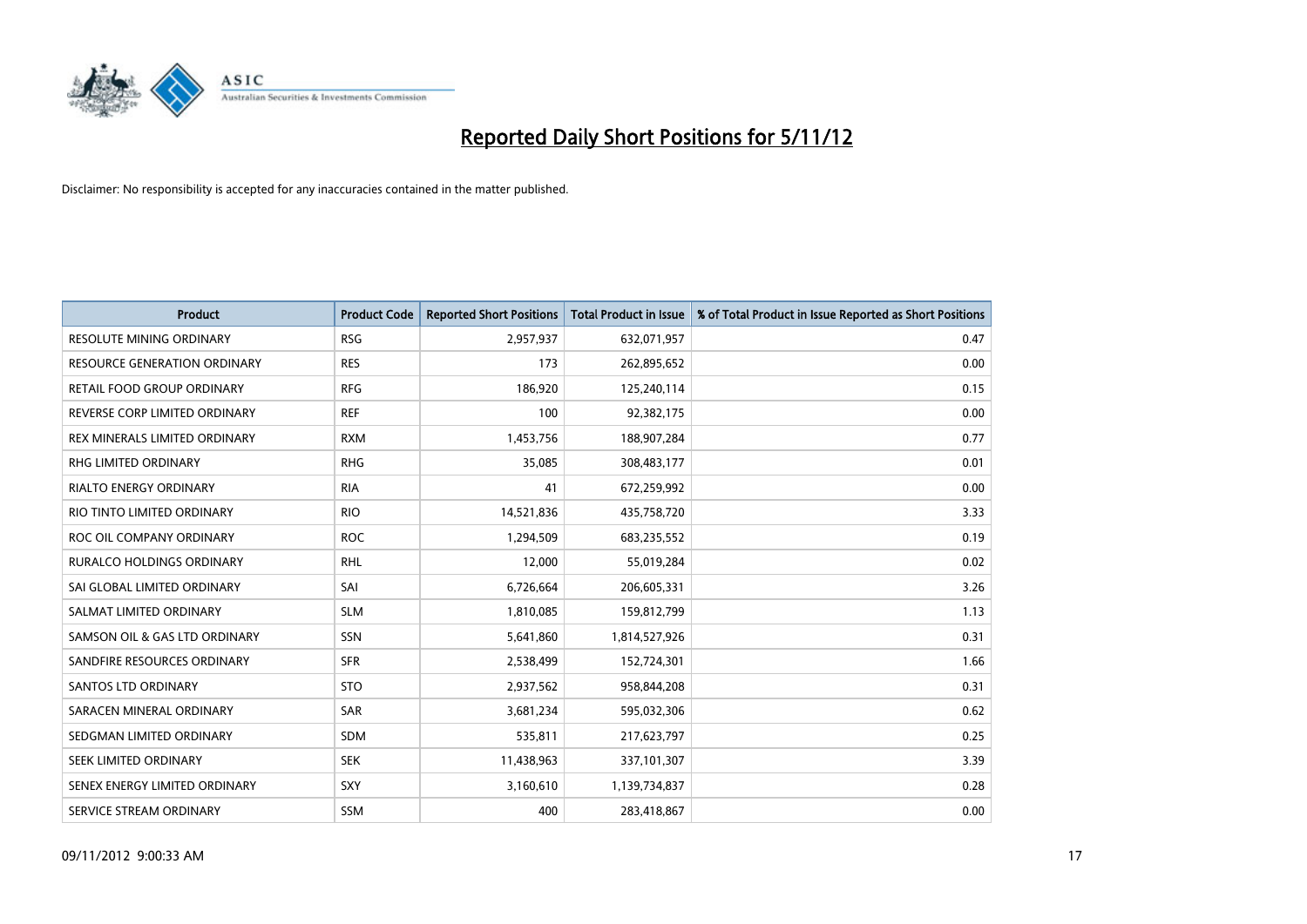

| <b>Product</b>                           | <b>Product Code</b> | <b>Reported Short Positions</b> | <b>Total Product in Issue</b> | % of Total Product in Issue Reported as Short Positions |
|------------------------------------------|---------------------|---------------------------------|-------------------------------|---------------------------------------------------------|
| SEVEN GROUP HOLDINGS ORDINARY            | <b>SVW</b>          | 1,828,467                       | 307,410,281                   | 0.59                                                    |
| SEVEN WEST MEDIA LTD ORDINARY            | <b>SWM</b>          | 24,931,663                      | 999,160,872                   | 2.50                                                    |
| SHEFFIELD RES LTD ORDINARY               | <b>SFX</b>          | 10,000                          | 83,141,669                    | 0.01                                                    |
| SIGMA PHARMACEUTICAL ORDINARY            | <b>SIP</b>          | 6,394,817                       | 1,180,143,739                 | 0.54                                                    |
| SILEX SYSTEMS ORDINARY                   | <b>SLX</b>          | 904,415                         | 170,228,676                   | 0.53                                                    |
| SILVER LAKE RESOURCE ORDINARY            | <b>SLR</b>          | 16,224,590                      | 225,493,476                   | 7.20                                                    |
| SIMS METAL MGMT LTD ORDINARY             | SGM                 | 7,719,482                       | 204, 261, 437                 | 3.78                                                    |
| SINGAPORE TELECOMM. CHESS DEPOSITARY INT | <b>SGT</b>          | 9,613,435                       | 140,842,714                   | 6.83                                                    |
| SIRIUS RESOURCES NL ORDINARY             | <b>SIR</b>          | 58,766                          | 190,170,086                   | 0.03                                                    |
| SIRTEX MEDICAL ORDINARY                  | <b>SRX</b>          | 111,324                         | 55,768,136                    | 0.20                                                    |
| SKILLED GROUP LTD ORDINARY               | <b>SKE</b>          | 2,507,859                       | 233,487,276                   | 1.07                                                    |
| <b>SKY NETWORK ORDINARY</b>              | <b>SKT</b>          | 278,376                         | 389,139,785                   | 0.07                                                    |
| SMS MANAGEMENT, ORDINARY                 | <b>SMX</b>          | 856,016                         | 68,900,456                    | 1.24                                                    |
| SONIC HEALTHCARE ORDINARY                | <b>SHL</b>          | 4,259,034                       | 395,565,681                   | 1.08                                                    |
| SOUL PATTINSON (W.H) ORDINARY            | SOL                 | 19,124                          | 239,395,320                   | 0.01                                                    |
| SOUTH BOULDER MINES ORDINARY             | <b>STB</b>          | 152,395                         | 126,732,826                   | 0.12                                                    |
| SP AUSNET STAPLED SECURITIES             | <b>SPN</b>          | 5,740,461                       | 3,339,620,165                 | 0.17                                                    |
| SPARK INFRASTRUCTURE STAPLED NOTE & UNIT | SKI                 | 38,997,409                      | 1,326,734,264                 | 2.94                                                    |
| SPDR 200 FUND ETF UNITS                  | <b>STW</b>          | 15,688                          | 49,059,567                    | 0.03                                                    |
| SPECIALTY FASHION ORDINARY               | <b>SFH</b>          | 2,830,649                       | 192.236.121                   | 1.47                                                    |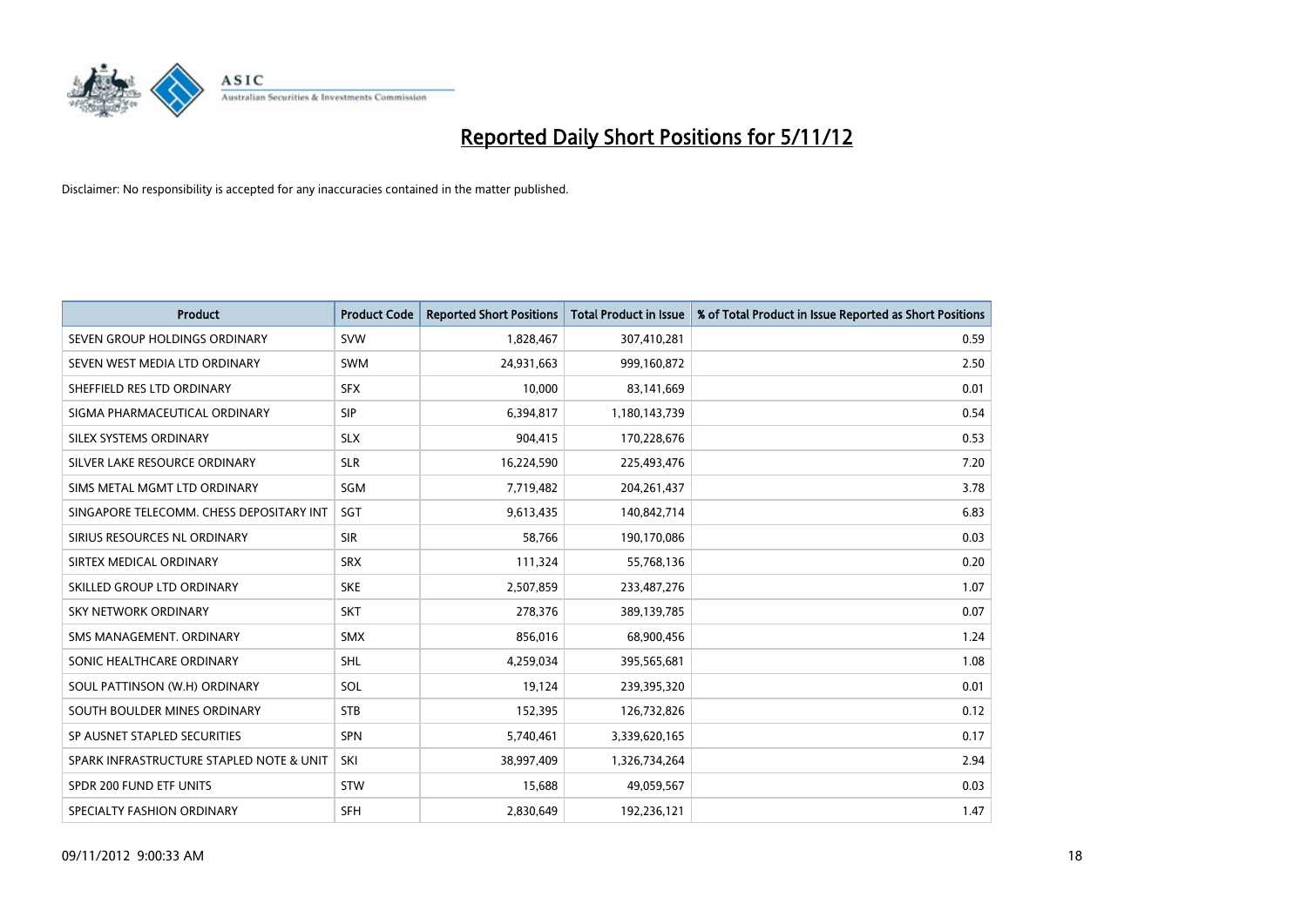

| <b>Product</b>                   | <b>Product Code</b> | <b>Reported Short Positions</b> | <b>Total Product in Issue</b> | % of Total Product in Issue Reported as Short Positions |
|----------------------------------|---------------------|---------------------------------|-------------------------------|---------------------------------------------------------|
| ST BARBARA LIMITED ORDINARY      | <b>SBM</b>          | 4,448,334                       | 488,074,077                   | 0.91                                                    |
| STANMORE COAL LTD ORDINARY       | <b>SMR</b>          | 32,870                          | 200,492,804                   | 0.02                                                    |
| STARPHARMA HOLDINGS ORDINARY     | SPL                 | 4,886,392                       | 283,640,060                   | 1.72                                                    |
| STHN CROSS MEDIA ORDINARY        | <b>SXL</b>          | 20,618,855                      | 704,858,524                   | 2.93                                                    |
| STOCKLAND UNITS/ORD STAPLED      | <b>SGP</b>          | 19,713,652                      | 2,202,657,963                 | 0.89                                                    |
| STRAITS RES LTD. ORDINARY        | SRO                 | 536,075                         | 1,164,150,159                 | 0.05                                                    |
| STW COMMUNICATIONS ORDINARY      | SGN                 | 1,954,608                       | 362,798,351                   | 0.54                                                    |
| SUNCORP GROUP LTD ORDINARY       | <b>SUN</b>          | 7,259,320                       | 1,286,600,980                 | 0.56                                                    |
| SUNDANCE ENERGY ORDINARY         | <b>SEA</b>          | 242,889                         | 277,098,474                   | 0.09                                                    |
| SUNDANCE RESOURCES ORDINARY      | <b>SDL</b>          | 6,775,124                       | 3,049,577,034                 | 0.22                                                    |
| SUNLAND GROUP LTD ORDINARY       | <b>SDG</b>          | 18,391                          | 191,238,877                   | 0.01                                                    |
| SUPER RET REP LTD ORDINARY       | <b>SUL</b>          | 849,438                         | 196,382,811                   | 0.43                                                    |
| SYD AIRPORT STAPLED US PROHIBIT. | <b>SYD</b>          | 10,236,990                      | 1,861,210,782                 | 0.55                                                    |
| SYRAH RESOURCES ORDINARY         | <b>SYR</b>          | 14,913                          | 133,869,590                   | 0.01                                                    |
| TABCORP HOLDINGS LTD ORDINARY    | <b>TAH</b>          | 13,791,865                      | 734,015,737                   | 1.88                                                    |
| <b>TANAMI GOLD NL ORDINARY</b>   | <b>TAM</b>          | 577,444                         | 261,132,677                   | 0.22                                                    |
| TAP OIL LIMITED ORDINARY         | <b>TAP</b>          | 961,558                         | 241,295,311                   | 0.40                                                    |
| TASSAL GROUP LIMITED ORDINARY    | <b>TGR</b>          | 104,477                         | 146,304,404                   | 0.07                                                    |
| <b>TATTS GROUP LTD ORDINARY</b>  | <b>TTS</b>          | 3,548,049                       | 1,384,791,963                 | 0.26                                                    |
| TELECOM CORPORATION ORDINARY     | <b>TEL</b>          | 13,541,411                      | 1,857,548,099                 | 0.73                                                    |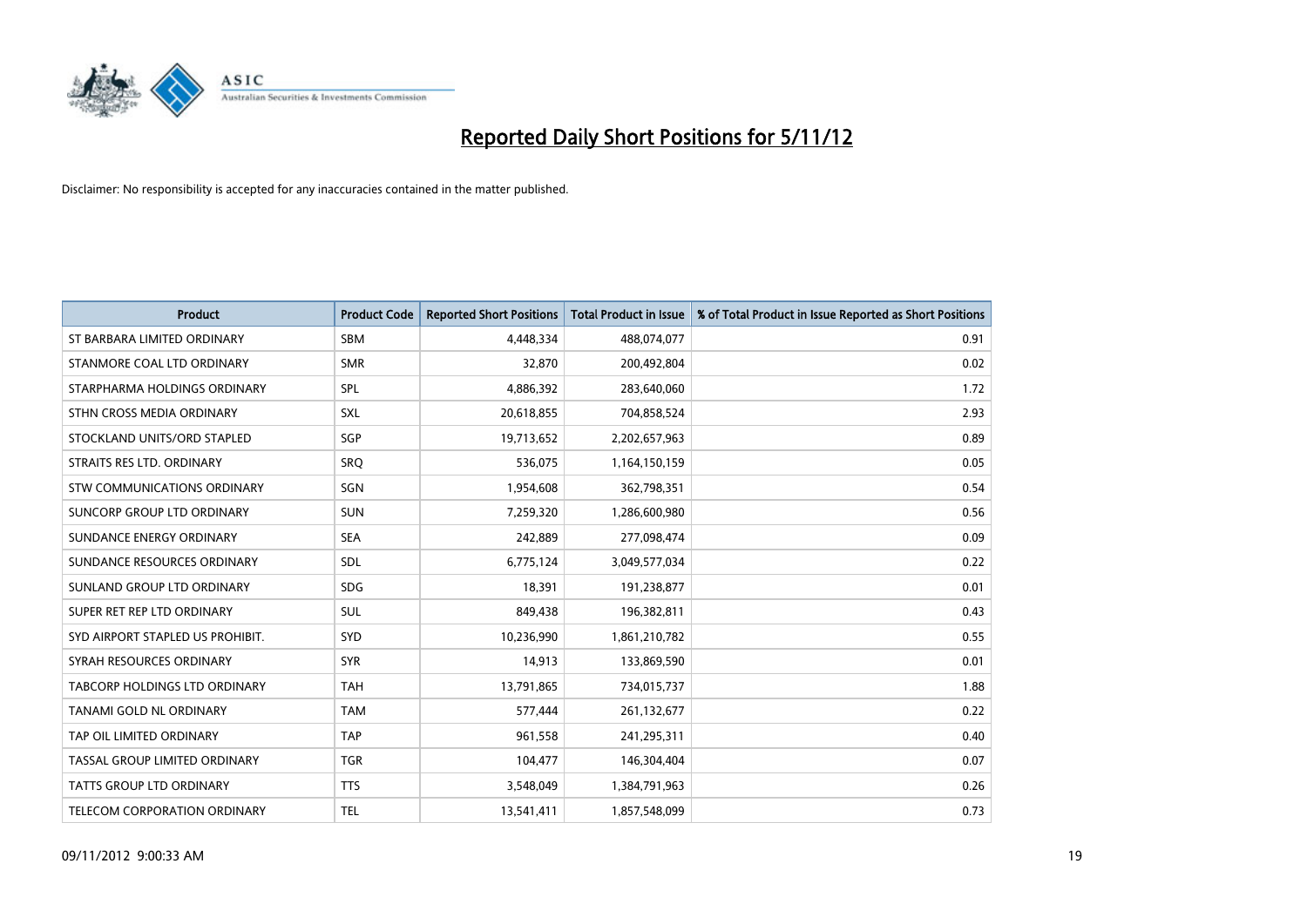

| <b>Product</b>                       | <b>Product Code</b> | <b>Reported Short Positions</b> | <b>Total Product in Issue</b> | % of Total Product in Issue Reported as Short Positions |
|--------------------------------------|---------------------|---------------------------------|-------------------------------|---------------------------------------------------------|
| <b>TELSTRA CORPORATION, ORDINARY</b> | <b>TLS</b>          | 15,535,779                      | 12,443,074,357                | 0.12                                                    |
| TEN NETWORK HOLDINGS ORDINARY        | <b>TEN</b>          | 108,945,600                     | 1,437,204,873                 | 7.58                                                    |
| TERANGA GOLD CORP CDI 1:1            | <b>TGZ</b>          | 49,412                          | 162,599,120                   | 0.03                                                    |
| TFS CORPORATION LTD ORDINARY         | <b>TFC</b>          |                                 | 279,621,829                   | 0.00                                                    |
| THE REJECT SHOP ORDINARY             | <b>TRS</b>          | 2,646,534                       | 26,092,220                    | 10.14                                                   |
| THOR MINING PLC CHESS DEPOSITARY 1:1 | <b>THR</b>          | 4,500,000                       | 440,473,815                   | 1.02                                                    |
| THORN GROUP LIMITED ORDINARY         | <b>TGA</b>          | 107,301                         | 146,374,703                   | 0.07                                                    |
| TIGER RESOURCES ORDINARY             | <b>TGS</b>          | 2,003,070                       | 673,470,269                   | 0.30                                                    |
| TOLL HOLDINGS LTD ORDINARY           | TOL                 | 27,673,374                      | 717,133,875                   | 3.86                                                    |
| <b>TOX FREE SOLUTIONS ORDINARY</b>   | <b>TOX</b>          | 87,660                          | 115,311,608                   | 0.08                                                    |
| TPG TELECOM LIMITED ORDINARY         | <b>TPM</b>          | 1,608,816                       | 793,808,141                   | 0.20                                                    |
| TRADE ME GROUP ORDINARY              | <b>TME</b>          | 194,459                         | 396,017,568                   | 0.05                                                    |
| TRANSFIELD SERVICES ORDINARY         | <b>TSE</b>          | 8,792,546                       | 512,457,716                   | 1.72                                                    |
| TRANSPACIFIC INDUST, ORDINARY        | <b>TPI</b>          | 3,743,144                       | 1,578,528,702                 | 0.24                                                    |
| TRANSURBAN GROUP TRIPLE STAPLED SEC. | <b>TCL</b>          | 9,708,627                       | 1,461,665,097                 | 0.66                                                    |
| TREASURY WINE ESTATE ORDINARY        | <b>TWE</b>          | 15,321,317                      | 647,227,144                   | 2.37                                                    |
| TROY RESOURCES LTD ORDINARY          | <b>TRY</b>          | 79,173                          | 91,318,649                    | 0.09                                                    |
| UGL LIMITED ORDINARY                 | UGL                 | 5,463,590                       | 166,315,038                   | 3.29                                                    |
| UNILIFE CORPORATION CDI 6:1          | <b>UNS</b>          | 186,282                         | 252,403,194                   | 0.07                                                    |
| UXC LIMITED ORDINARY                 | <b>UXC</b>          | 1,041,186                       | 308,056,885                   | 0.34                                                    |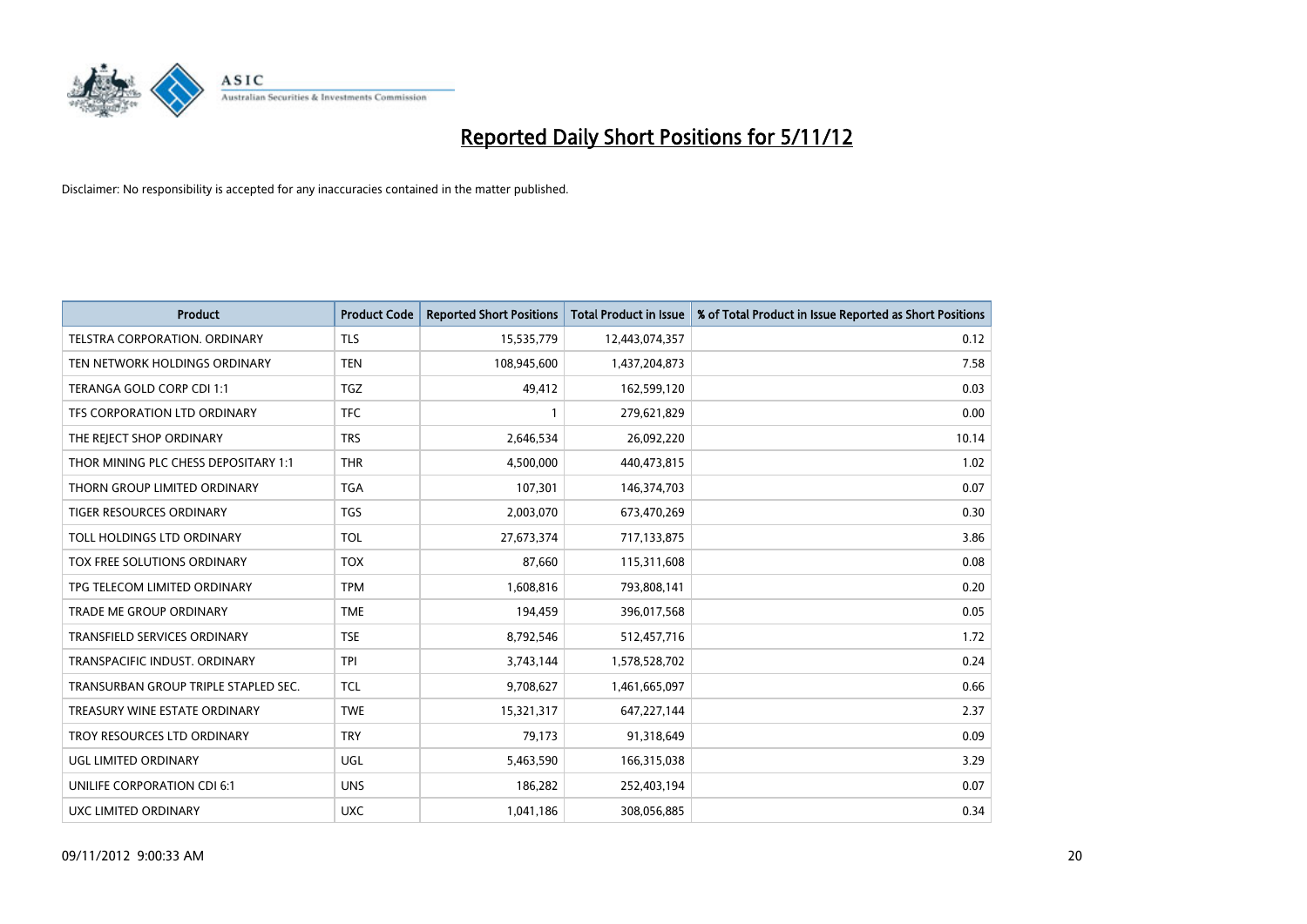

| <b>Product</b>                           | <b>Product Code</b> | <b>Reported Short Positions</b> | <b>Total Product in Issue</b> | % of Total Product in Issue Reported as Short Positions |
|------------------------------------------|---------------------|---------------------------------|-------------------------------|---------------------------------------------------------|
| <b>VENTURE MINERALS ORDINARY</b>         | <b>VMS</b>          | 231,274                         | 287,320,170                   | 0.08                                                    |
| <b>VIRGIN AUS HLDG LTD ORDINARY</b>      | <b>VAH</b>          | 24,927,699                      | 2,210,197,600                 | 1.13                                                    |
| VITERRA INC CDI 1:1                      | <b>VTA</b>          | 10                              | 68,629,939                    | 0.00                                                    |
| <b>VOCUS COMMS LTD ORDINARY</b>          | <b>VOC</b>          | 65,424                          | 74,776,058                    | 0.09                                                    |
| <b>WATPAC LIMITED ORDINARY</b>           | <b>WTP</b>          | 8,701                           | 184,332,526                   | 0.00                                                    |
| <b>WDS LIMITED ORDINARY</b>              | <b>WDS</b>          | 7                               | 144,740,614                   | 0.00                                                    |
| WEBJET LIMITED ORDINARY                  | <b>WEB</b>          | 270,049                         | 71,065,929                    | 0.38                                                    |
| <b>WESFARMERS LIMITED ORDINARY</b>       | <b>WES</b>          | 24,796,190                      | 1,006,587,637                 | 2.46                                                    |
| WESFARMERS LIMITED PARTIALLY PROTECTED   | <b>WESN</b>         | 1,223,418                       | 150,551,173                   | 0.81                                                    |
| <b>WESTERN AREAS NL ORDINARY</b>         | <b>WSA</b>          | 13,055,114                      | 179,735,899                   | 7.26                                                    |
| WESTERN DESERT RES. ORDINARY             | <b>WDR</b>          | 777,462                         | 321,371,029                   | 0.24                                                    |
| WESTFIELD GROUP ORD/UNIT STAPLED SEC     | <b>WDC</b>          | 5,572,034                       | 2,249,809,558                 | 0.25                                                    |
| <b>WESTFIELD RETAIL TST UNIT STAPLED</b> | <b>WRT</b>          | 21,553,222                      | 3,054,166,195                 | 0.71                                                    |
| <b>WESTPAC BANKING CORP ORDINARY</b>     | <b>WBC</b>          | 34,468,145                      | 3,081,003,006                 | 1.12                                                    |
| WHITE ENERGY COMPANY ORDINARY            | <b>WEC</b>          | 957,522                         | 322,974,494                   | 0.30                                                    |
| <b>WHITEHAVEN COAL ORDINARY</b>          | <b>WHC</b>          | 48,277,286                      | 1,013,190,387                 | 4.76                                                    |
| WHK GROUP LIMITED ORDINARY               | <b>WHG</b>          | 3,500,000                       | 265,200,652                   | 1.32                                                    |
| WOODSIDE PETROLEUM ORDINARY              | <b>WPL</b>          | 1,467,965                       | 823,910,657                   | 0.18                                                    |
| WOOLWORTHS LIMITED ORDINARY              | <b>WOW</b>          | 3,820,030                       | 1,240,297,126                 | 0.31                                                    |
| WORLEYPARSONS LTD ORDINARY               | <b>WOR</b>          | 6,628,137                       | 242,916,509                   | 2.73                                                    |